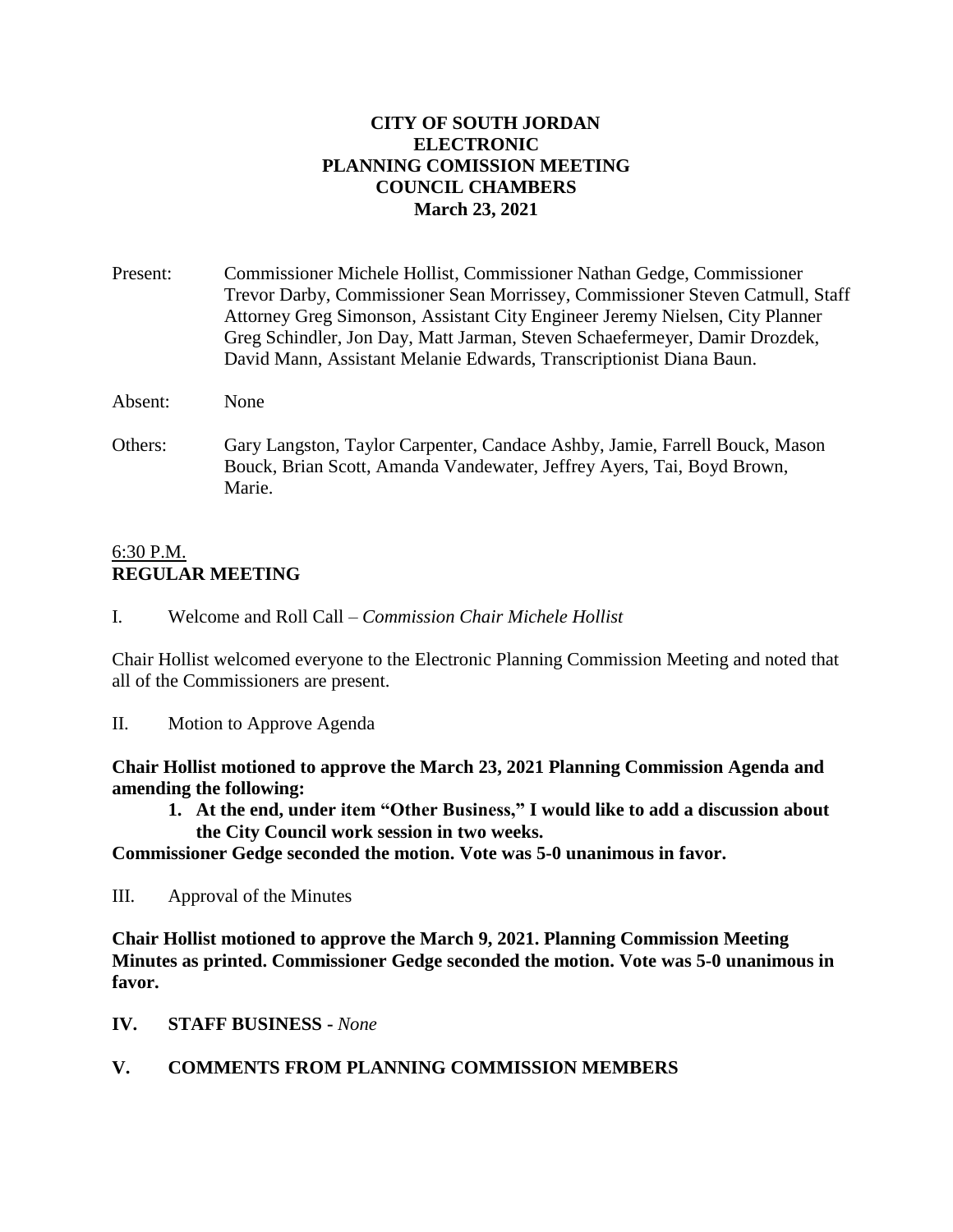Chair Hollist discussed holding meetings virtually. At this time City Council continues to hold their meetings in a virtual format and she proposes to continue to do so as well, and to extend being able to hold meetings in this format for another 30 days.

### **Commissioner Gedge motioned to continue holding meetings electronically for the next 30 days. Chair Hollist seconded the motion. Vote was 5-0 unanimous in favor.**

Chair Hollist read the following statement regarding electronic meetings:

I, Michelle Hollist, Chair of the South Jordan City Planning Commission, hereby determine that conducting the Planning Commission meeting at an anchor location presents a substantial risk to the health and safety of those who may be present at the anchor location. The President of the United States, the Governor of Utah, the Salt Lake County Health Department, Salt Lake County Mayor, the South Jordan City Mayor and City Council, and the World Health Organization have all recognized a global pandemic exists related to the new strain of Coronavirus, SARS CoV-2 and outbreaks of the Coronavirus Disease Covid-19 that has now spread globally, including in the state of Utah. Due to the state of emergency caused by the global pandemic, the current situation in Utah, specifically in Salt Lake County and the manner in which the Covid-19 virus spreads in groups, I find that conducting a meeting at an anchor location in the current state of public health emergency constitutes a substantial risk to the safety of those who may be present at the anchor location. This determination not to meet in an anchor location shall be valid for 30 days.

- **VI. SUMMARY ACTION –** *None*
- **VII. ACTION –** *None*

# **VIII. ADMINISTRATIVE PUBLIC HEARINGS –**

# **A. DAYBREAK SOUTH STATION PLAT 3 CONDOMINUMS PHASE 1C PRELIMINARY SUBDIVISION**

| Location:  | 5243 W. Reventon Drive |
|------------|------------------------|
| File No:   | PLPP202100036          |
| Applicant: | Daybreak Communities   |

Planner Greg Schindler reviewed background information on this item from the staff report.

Gary Langston with Daybreak Communities in South Jordan had nothing to add to the report.

Chair Hollist said that since these are condominiums, she is assuming that means this is a product that will be sold.

Mr. Langston confirmed that yes that is correct.

Chair Hollist opened this to public comment, there were no comments so public comment was closed.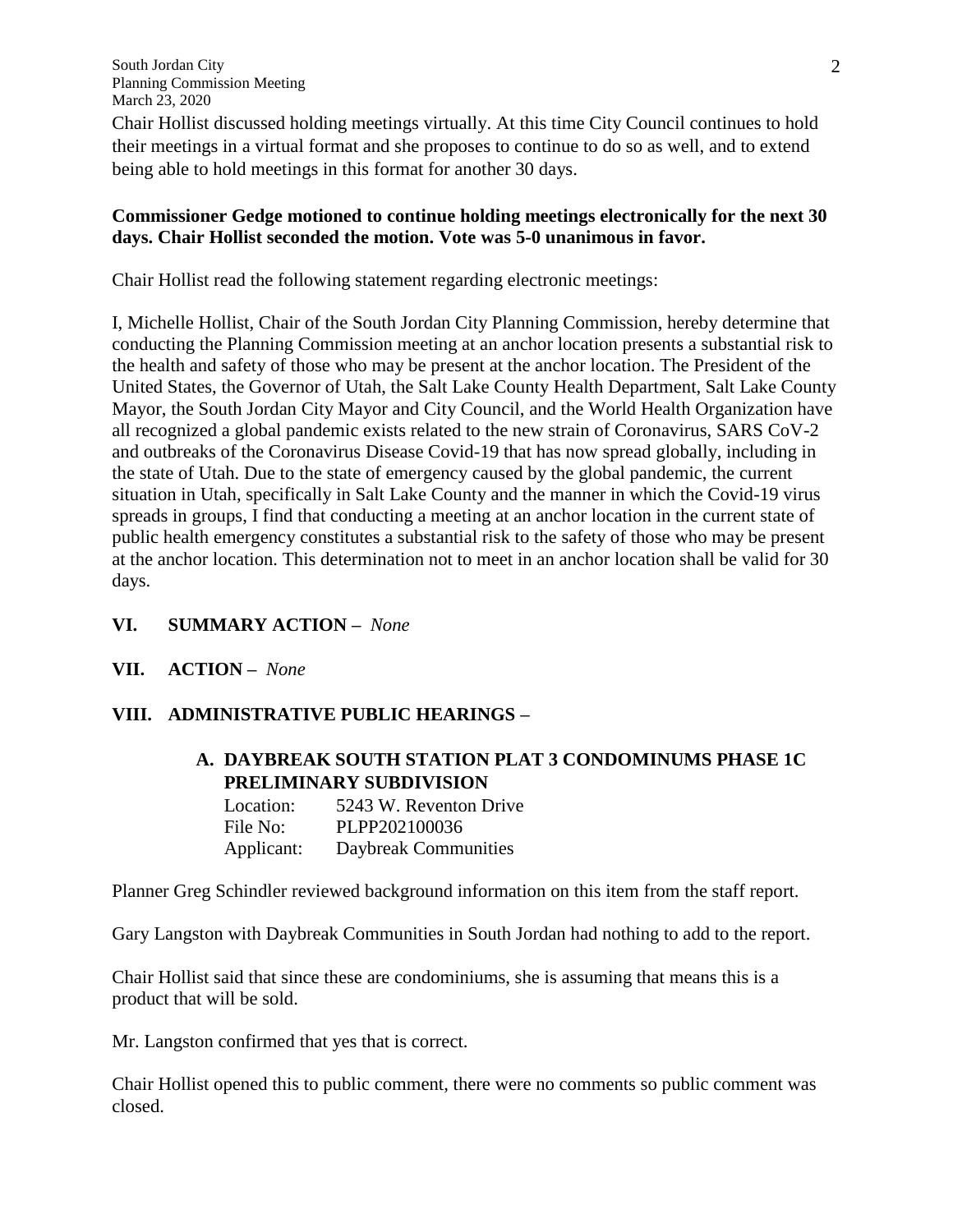Commissioner Catmull left the meeting, however returned during the motion for this public hearing. He indicated he was able to hear enough of the presentation that he felt comfortable voting as he had no concerns. He requested to hear Commissioner Darby's motion again before voting.

# **Commissioner Darby motioned to approved Project No. PLPP202100036 subject to the following:**

**1. That all South Jordan City requirements are met prior to recording the plat. Chair Hollist seconded the motion. Roll Call Vote was 5-0 unanimous in favor.**

# **B. DAYBREAK VILLAGE 12A PLAT 3, PRELIMINARY SUBDIVISION**

Location: Generally 11170 South 7045 West File No: PLPP202000381 Applicant: Daybreak Communities

Planner Greg Schindler reviewed background information on this item from the staff report.

Mr. Langston added that a common question he gets from the commission is parking stalls in each unit, each of these townhome units will have a two car garage, along with the single family homes that surround them. They are continuing to move further west, they are pushing close to the western boundary and he believes in the next few years we will see the connection of South Jordan Parkway to U-111.

Commissioner Gedge asked when Mr. Langston foresees construction to begin, and how will that coincide with the future building of the South Jordan Parkway extension.

Mr. Langston said with this project they are soliciting a contractor right now. With this particular set of construction drawings they are going to build the southern half of South Jordan Parkway so the eastbound lanes will be two-way for a short time, that's how they've phased other sections of South Jordan Parkway in, such as in Village 8. Then, when they build the development to the north they will build the other side of South Jordan Parkway. The plan is to complete this plat, construction wise, by the end of the year and he believes they are on track for that. They could actually see home building beginning in early 2022 in this plat.

Chair Hollist said she wasn't seeing on the map how you would access Private Lane #1 and asked for an explanation.

Mr. Langford said it is accessed off the lane that is built with Village 12A Plat 2, it is called Sasabe Lane, it was built with the previous plat.

Chair Hollist asked if that was also Cataran Trail Lane.

Mr. Langston clarified were you referring to Private Lane #1, located next to lots 276-283? Chair Hollist said that was correct.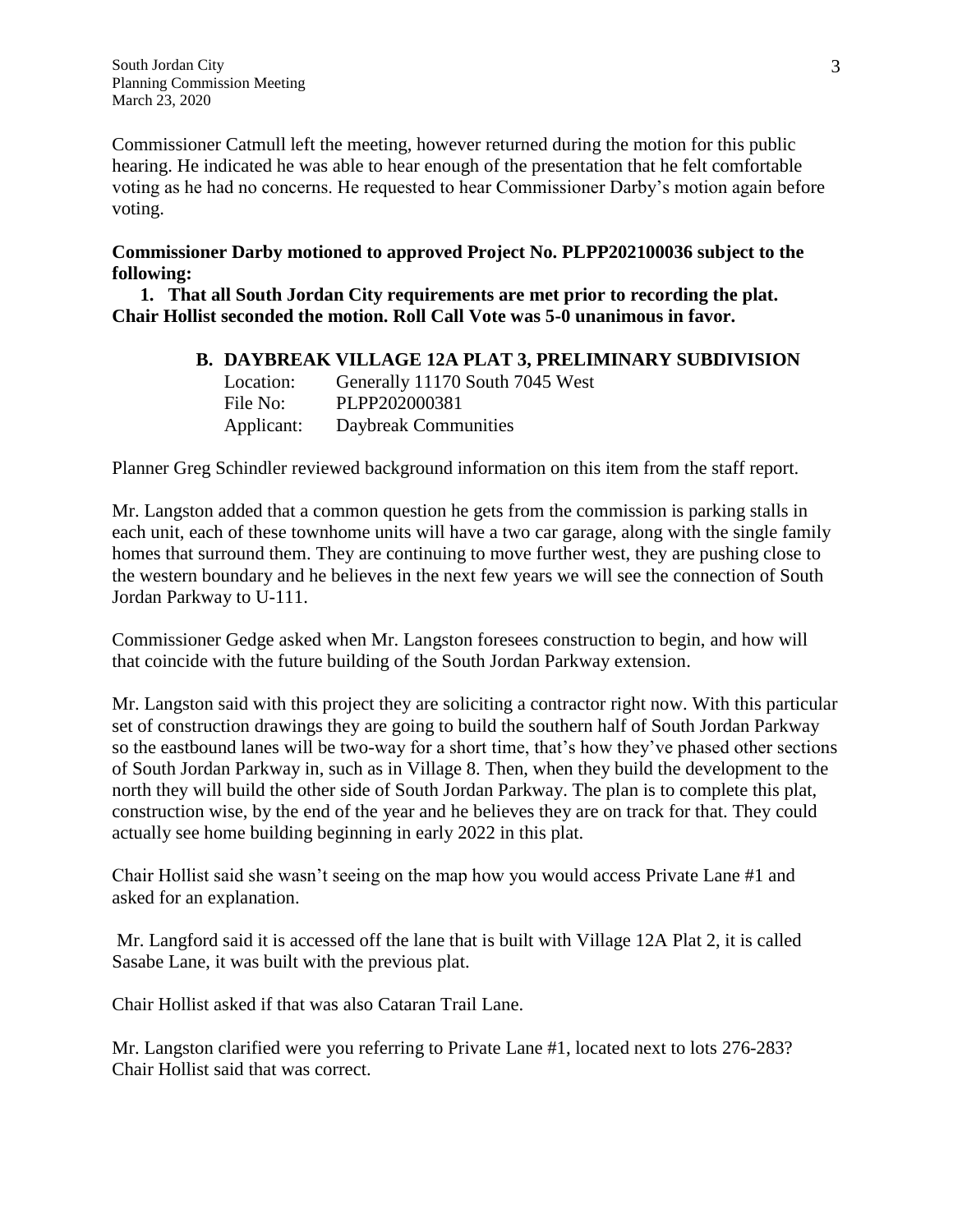Mr. Langston noted she was correct, the lane has two names at that location because of the angle of it, both Cataran Trail and Sasabe Lane were the streets for access.

Chair Hollist opened this to public comment. There were no comments. She closed the public Hearing.

Chair Hollist asked Assistant City Engineer Jeremy Nielsen if all these private lanes are reviewed by staff to ensure they are accessible to emergency vehicles, and if he saw any issues with this.

Mr. Neilsen said there were no concerns from Engineering, and they have coordinated with the Fire Marshall as well on this.

### **Commissioner Gedge motioned to approve Project No PLPP202000381 subject to the following:**

**1. That all South Jordan City requirements are met prior to recording the plat.**

### **Chair Hollist seconded the motion. Roll Call Vote was 5-0 unanimous in favor.**

# **C. WEST RIVER ESTATES, PLAT B AMENDING PARCEL A SUBDIVISION AMENDMENT**

| Location:  | 1004 W. Lazy Water Cv. |
|------------|------------------------|
| File No:   | PLPLA202000373         |
| Applicant: | Candace Ashby          |

Planner Damir Drozdek reviewed background information on this item from the staff report.

Chair Hollist asked if the city owns the retaining pond area.

Mr. Drozdek said the detention pond is privately owned and maintained. Just the underground lines are owned and maintained by the city leading up to the pond.

Chair Hollist asked to confirm that the lot size is based on both where the home can be built as well as that retaining area.

Planner Drozdek confirmed that it is over an acre in size. She asked if this property already owns the access to get back to the property, or is an adjacent homeowner was deeding a portion of their property over. They bought the access and made a deal some time ago to purchase it, but for us to approve a building permit this application has to be approved first.

Chair Hollist noted the staff report indicated this was possible because of our flag lot ordinances and Planner Drozdek confirmed that is correct.

Commissioner Gedge asked if since this is R-1.8 and these are still over a half acre once subdivided, will there be animal rights associated with both subsequent lots.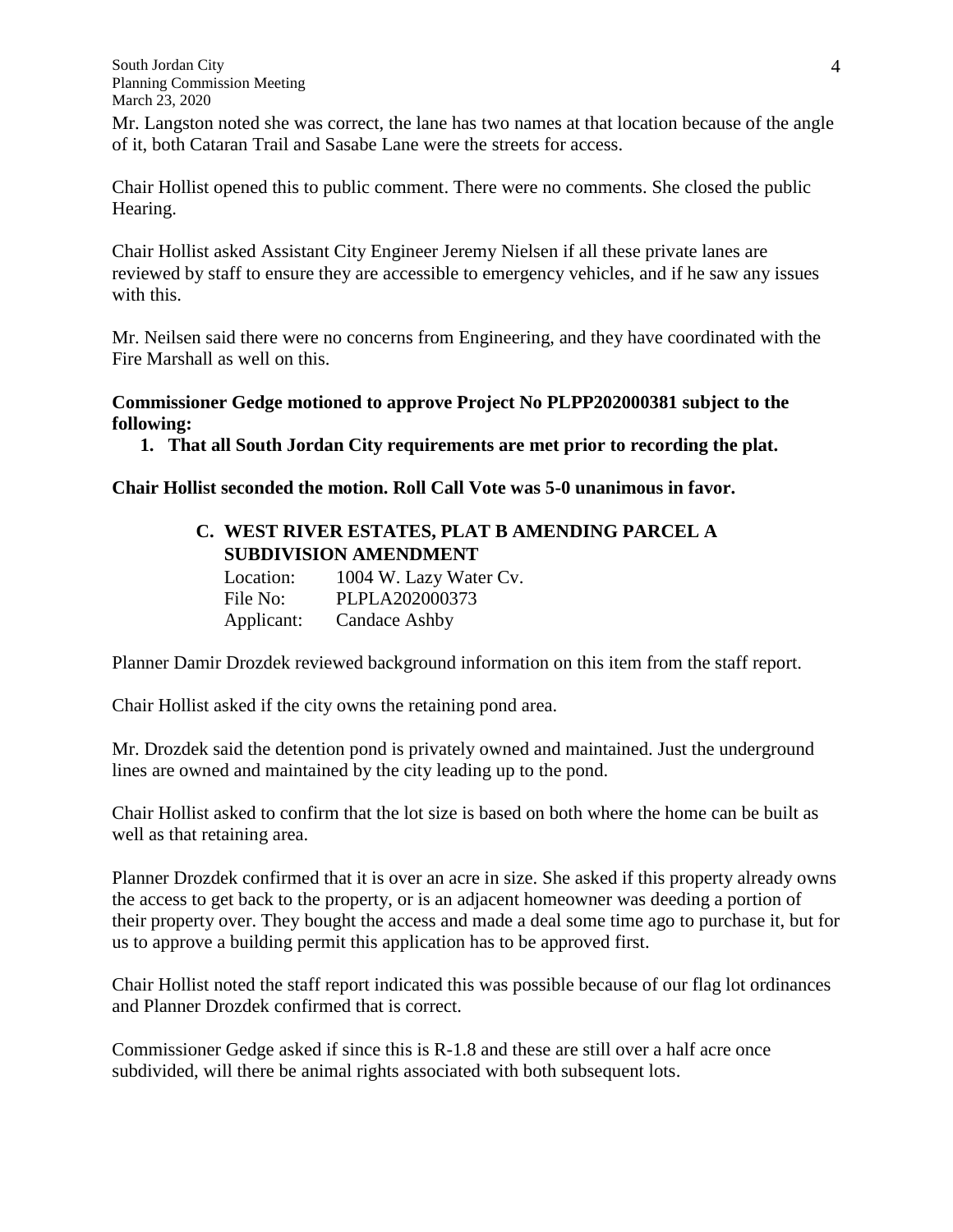Planner Drozdek said the minimum size in R-1.8 is one-third acre, but for farm animals the minimum size is a half- acre, and this property is going to be over an acre so they could have farm animals.

Commissioner Gedge said 'since we are subdividing into two different lots there could be double the farm animals. I will let the applicant speak to whether or not that is their intent.

Chair Hollist noted since there are not two different zones abutting in this case, I assume that there won't be special fencing requirements, even if there are animals.

**Candace Ashby (applicant)** said there will not be farm animals and it will not be subdivided.

Chair Hollist opened this to public comment. There were none. She closed the Public Hearing.

Chair Hollist noted she assumes the only way this could be subdivided again into a second property is if some accommodations were made for dealing with the water that is currently handled on the second portion of the property.

Planner Drozdek said they would have to figure out a way to detain the water before being discharged into the river. There are many ways to do that, but they would have to figure that out.

# **Commissioner Darby made a motion for the Planning Commission to approve the subdivision plat amendment, Application File PLPLA202000373, creating an additional building lot on property located at 1004 W. Lazy Water Cv. with the provision:**

# **1. A turnaround be provided that meets or exceeds the city fire department requirements.**

# **Chair Hollist seconded the motion.**

Commissioner Gedge asked Mr. Neilsen if he foresees any engineering issues with fire or emergency access to the property.

Mr. Neilsen noted that he did not, and that this was the only condition they needed.

Commissioner Gedge confirmed that when they do submit the building permit, Engineering will be sure to review this, correct?

Mr. Neilsen noted it is on his radar and the Fire Marshall is looking at it and working with the applicant. If there is a way to not require that turnaround they won't, but right now it is looking like that will be needed.

Commissioner Catmull asked if they find out in the analysis that a turnaround is not needed, what does that mean in regards to their approval of the application with that condition.

Mr. Nielsen said the way he reads the condition, they have to make sure that access meets city fire department requirements whether the turnaround is required or not.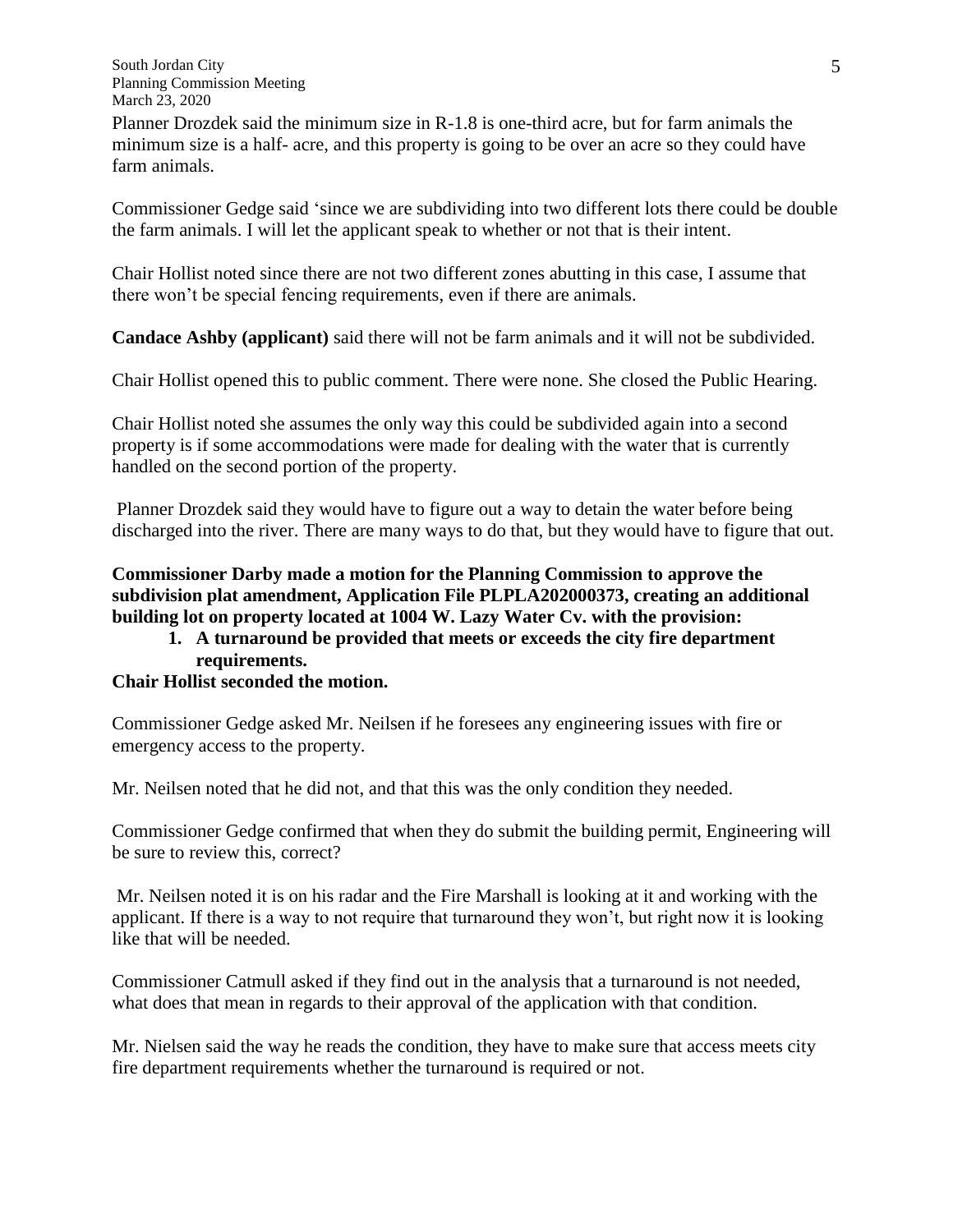Commissioner Catmull said the fact that the condition says a turnaround will be provided, I would prefer a way to make that more general.

Commissioner Gedge suggested adding wording similar to "if determined by city staff."

Commissioner Darby said if the city fire department requirement is that there is no need for a turnaround, not building one meets or exceeds that requirement.

Commissioner Catmull pointed out that it says "a turnaround will be provided that meets or exceeds." He suggested maybe changing to "emergency access will be provided that meets or exceeds city fire department requirements."

Chair Hollist asked Mr. Neilsen if he would be comfortable with that rewording.

Mr. Neilsen indicated he was fine with that.

**Commissioner Darby asked to withdraw his initial motion, Chair Hollist seconded that. Vote is 5-0 unanimous in favor.**

**Commissioner Darby made a motion for the Planning Commission to approve the subdivision plat amendment, Application File No PLPLA202000373, creating an additional building lot on property located at 1004 W. Lazy Water Cv. with the following provision:**

**1. An emergency access be provided that meets or exceeds the city fire department requirements.**

**Chair Hollist seconded the motion. Roll Call Vote is 5-0 unanimous in favor.**

### **D. HEALTH BEAUTY AND FITNESS SERVICES CONTITIONAL USE PERMIT**

| Location:  | 10709 S. Redwood Road                   |
|------------|-----------------------------------------|
| File No:   | PLCUP2020100058                         |
| Applicant: | <b>Brandon Weaver/Mint Construction</b> |

Planner Damir Drozdek reviewed background information on this item from the staff report.

Chair Hollist asked about the dashed line on slide 48, she is wondering if this is an indication of where their parking spots end.

Planner Drozdek said yes, that is the property line.

Chair Hollist said do the 60 parking spots that are assigned to that building fall in that line.

Planner Drozdek said yes, they do.

Chair Hollist said do they anticipate using the drive through feature on the building.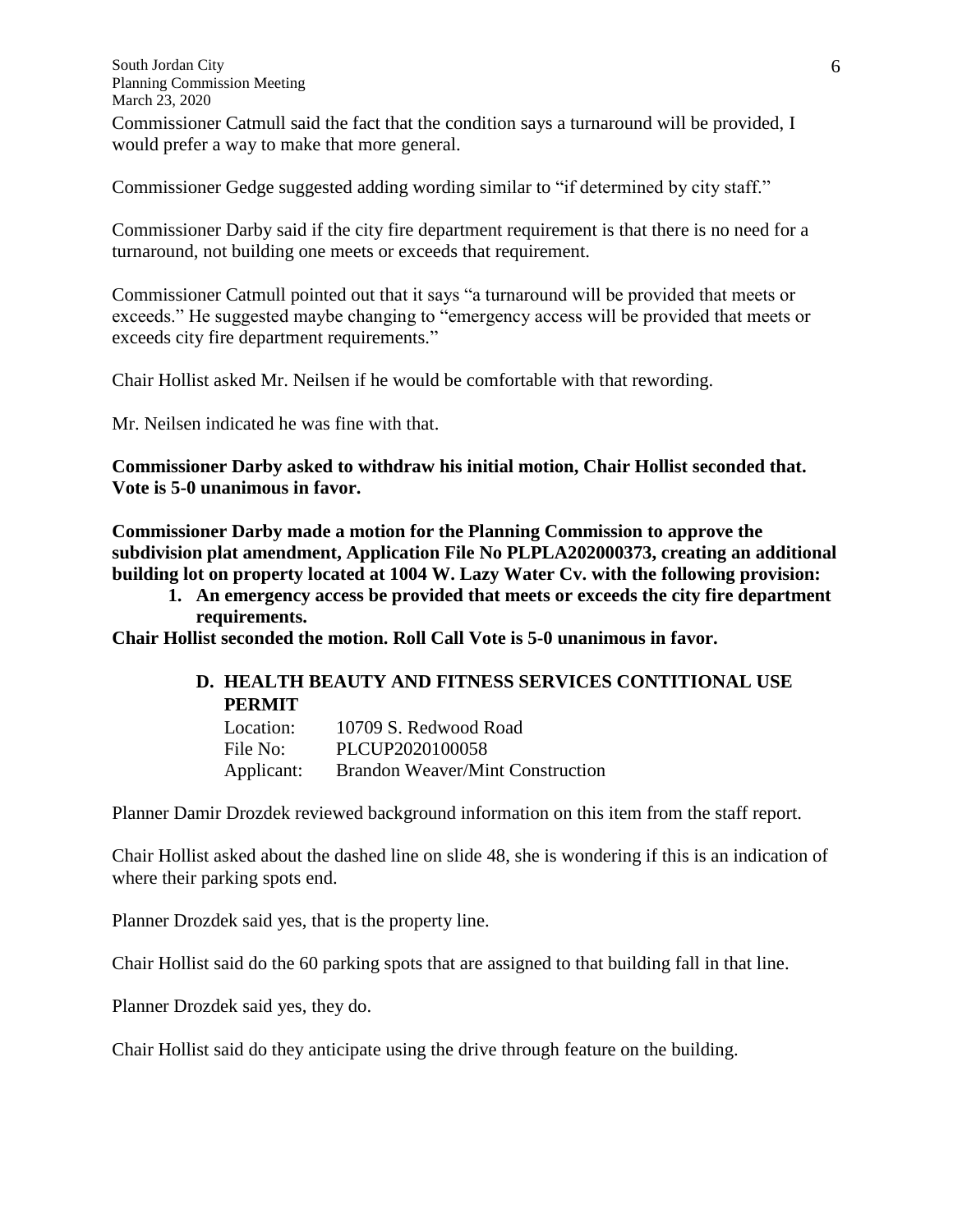Planner Drozdek said that was the idea when the building was approved, that they are going to have some kind of restaurant user in the building but he doesn't know if that is still the plan.

Chair Hollist said do these three tenants fill up the entire space in the building?

Planner Drozdek said they do not.

Chair Hollist said what percentage of the building is still left vacant at this point?

Planner Drozdek I am not sure but I am willing to look it up, but the applicant probably knows the answer.

Chair Hollist said if they are filling the entire building the parking seems adequate to her, but if it is only a portion of the building and there will be additional tenants they may need to discuss further.

Commissioner Gedge had a concern regarding the term health, beauty and fitness services, and wondering what types of future businesses that aren't being proposed today but would fall under the lifetime conditional use permit. Specifically, massage parlors or other types of uses that we may not want to see in this area especially with the proximity to the library and walking corridor.

Planner Drozdek said massage could be one of those however, I don't believe they could deny the use for that type of business because there would have to be some sort of detrimental effect before they denied it, and they would have to have some type of mitigation. If mitigation could be found, then they could deny it, but I don't think that just because they don't like a massage type businesses that they can just deny them a conditional use permit.

City Planner Greg Schindler said that they have had many massage users right in front of City Hall and it has never been determined to be detrimental. They have been closer to the library than some of these will be. He said Planner Drozdek is correct, they are listed under the health, beauty and fitness section.

Commissioner Gedge said I know they are considering spa services, cosmetology, hair and barber services with this particular application. But just thinking long term, if another tenant was to come in and partake of that conditional use permit, we are not setting ourselves up for an issue down the road with the future owner are we.

Chair Hollist said I don't recall what the exterior of the building looks like, but I am wondering if Commissioner Gedge was referring to possibly making sure the windows were frosted or covered.

Commissioner Gedge said I just wanted to make sure that if someone was offended by what was going on inside they had some way to protect them. I don't see that with what is proposed, but I am referring to 10-20 years down the road if someone else was to take ownership and wanted to put that in there.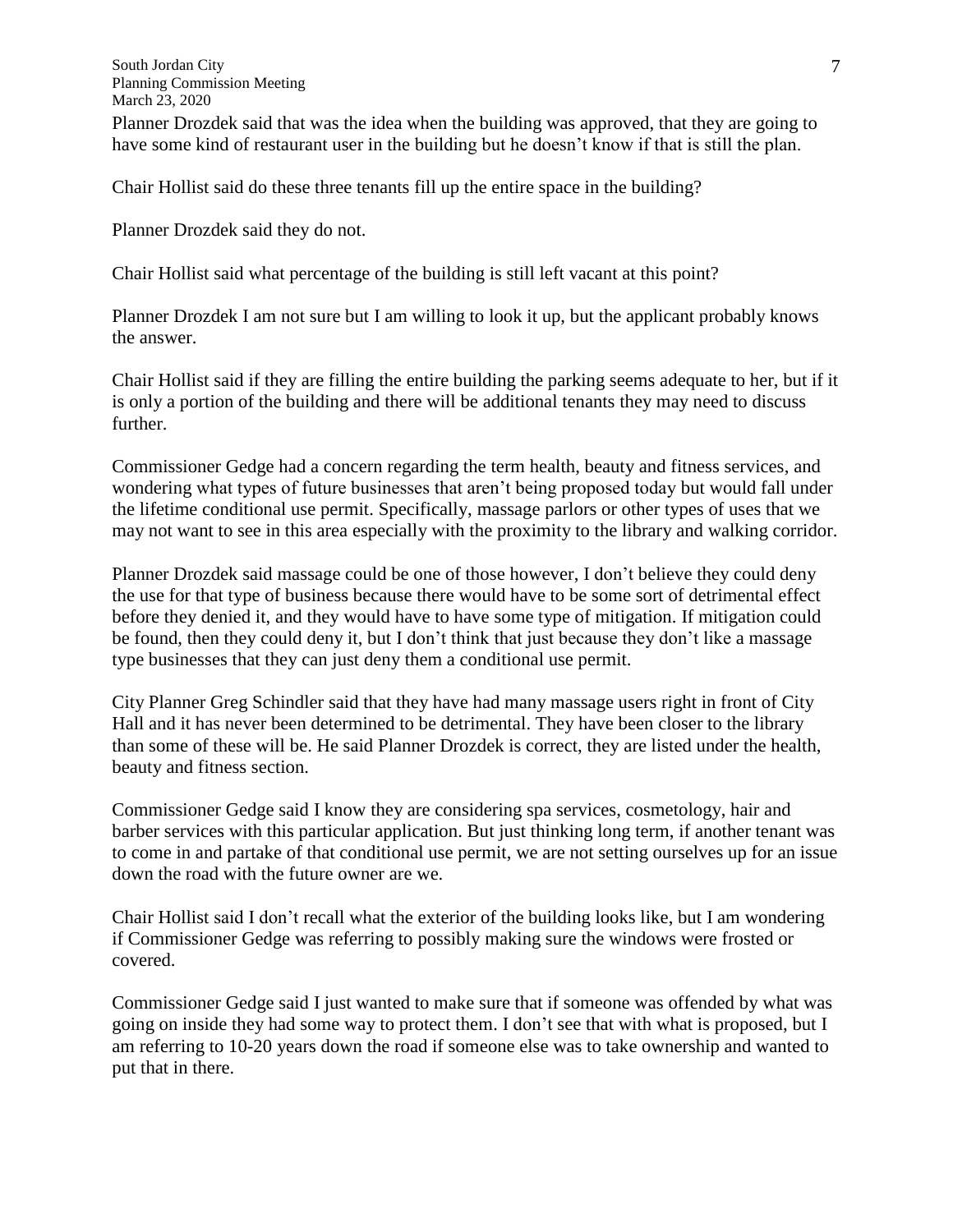**Boyd Brown (applicant representative)** said we have about 60% of the building preleased, he noted that it was his oversight in terms of the conditional use. They are going to use the drive through as they have a lease signed for a food user on the south end of the building. They don't have their building permit turned in it but he doesn't believe they will need a conditional use for them since they already got approved for the drive through. There is still some office space on the second floor that will be available and he notes that they are over parked for this zone for all the uses and that would take into consideration the restaurant, these three retail type users and the office that is planned for the upstairs.

Chair Hollist said does Mr. Brown have a parking agreement with the other properties in that area, and asked if they were the same developer.

Mr. Brown said I own it and I am developing all of it, I have an agreement with myself that is being formalized and plan to stay in ownership of at least two of the three buildings long term. There will be cross access easements and so forth that will be needed for the access.

Chair Hollist said will we see this again for a conditional use permit for food.

Planner Drozdek said no, the conditional use permit was approved for a drive through window and food would be a permitted use.

Commissioner Gedge said is there a maximum number of conditional use permits that could be granted for one property. I am thinking in terms of the future, if another business were to come in, could they have a third conditional use for this property or would one of the current permits have to be rescinded.

Planner Schindler said there is no maximum, and the conditional use permits run with the land. If they change tenants and a different tenant has a different use that is not covered by health, beauty and fitness we would have to review it again based on that use and determine whether or not that new use would have any detrimental effects that can't be mitigated.

Commissioner Catmull asked to clarify whether the conditional use permit goes with the property, or in this case does it go with the entire building? Does it go with the suite or subdivided space inside of a building?

Planner Drozdek said it goes with the property.

Chair Hollist said this is a 9,200 sq. foot building and asked to confirm if they were to convert it all into restaurant, would they be under parked by 32 stalls?

Planner Schindler said that is true, but to convert it that way they would have to get the approval through staff and we would be checking to see if they had enough parking before they got their business license.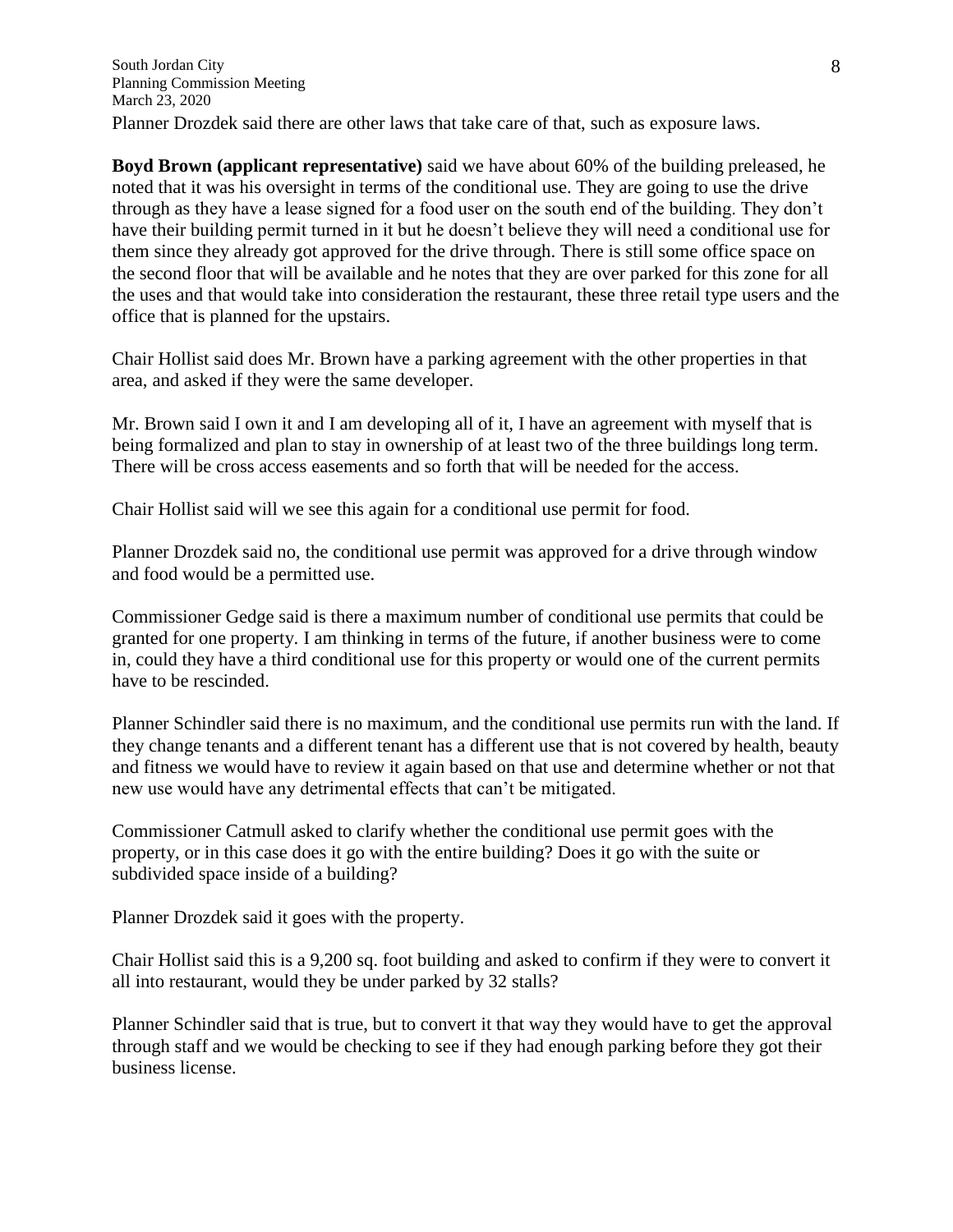South Jordan City Planning Commission Meeting March 23, 2020 Chair Hollist asked to clarify that if they have the permit for one portion, they couldn't transfer it to the entire property?

Planner Schindler said they would still have to get a business license to convert it to a restaurant or anything else, but before they give them the business license, they make sure they still are able to have enough parking to accommodate the business. The conditional use permit doesn't guarantee they will have enough parking, it guarantees they can have that use. However, if they can't meet all the requirements then they will not be able to have the use. There is also the detrimental effect that use would be causing and the use permit could be taken away.

Chair Hollist said would they need to specifically state that they will always meet the parking requirements to maintain their conditional use permit?

Planner Schindler said that is part of the code, to get a business license they have to have enough parking or we will not approve the application.

Planner Drozdek added restaurants are a permitted use in this zone, not a conditional use. Keep in mind, anytime we have any kind of general commercial retail type business or building being approved if they don't have enough parking they won't meet the city code and won't be approved.

Chair Hollist opened this to public comment.

**Amanda Vandewater (South Jordan)** said as the applicant I have a medical spa and everything would be HIPAA compliant, so windows would be covered and there wouldn't be any issues there.

**Taylor Carpenter (Architect)** said I am the architect for the project and happy to answer any questions you may have.

Chair Hollist closed Public Hearing.

Commissioner Gedge said my concerns were resolved by what Ms. Vandewater stated.

Commissioner Catmull said in regards to the property line parking issue, do we need that parking agreement in place? The applicant discussed doing an agreement with himself for this issue, but I am wondering if that agreement needs to be in place given that one of those buildings may be sold in the future.

Planner Drozdek said it wasn't needed, it does help, but there is no reason to have it. It would be beneficial in terms of office hours being different than retail or other hours and parking could be shared in that case, but there is no reason to have it in place since they are meeting the city parking requirements.

Commissioner Catmull noted that HIPAA is more around the data, not really the physical characteristics of a building. That is not a concern for me, I believe the privacy would be a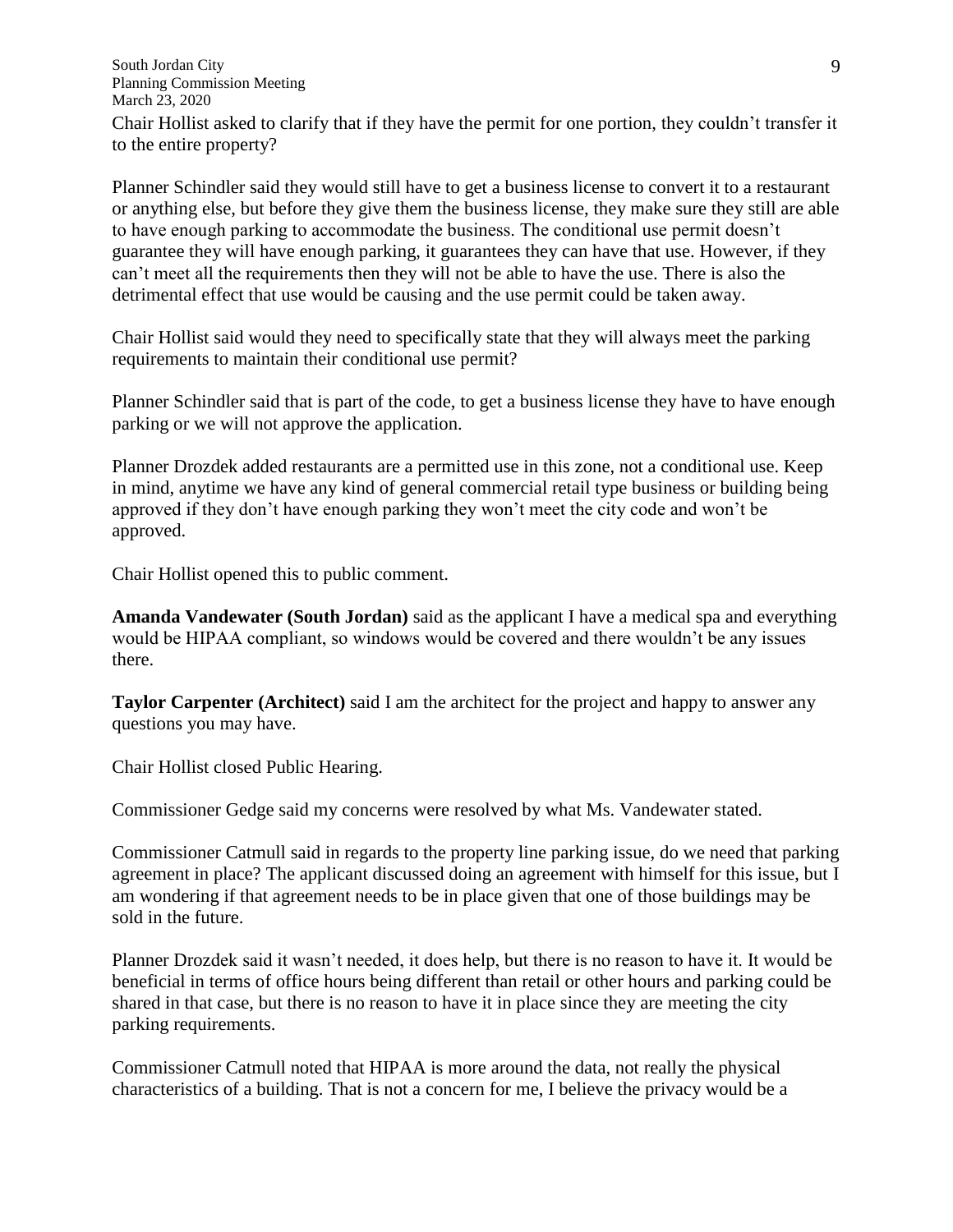South Jordan City Planning Commission Meeting March 23, 2020 general interest for her business, but just from my perspective HIPAA is independent of a physical structure.

Ms. Vandewater confirmed that HIPAA is different. They would have everything private and the only street or window view would be into the lobby, not into any of the treatment rooms.

Ms. Carpenter added the only other rooms in the space that have windows aside from the break room ad lobby, which aren't a concern, are a consultation room and medical rooms but there will be blinds on those windows.

Commissioner Gedge said that this isn't HIPAA related but it appears they have patient privacy taken care of.

**Commissioner Gedge motioned to approve application PLCUP202100058 granting a conditional use permit for "health, beauty, and fitness services" uses to operate in multitenant commercial building located at 10709 S. Redwood Rd. Chair Hollist seconded the motion. Roll Call Vote was 5-0 unanimous in favor.** 

# **E. SALT LAKE COUNTY RECREATION CENTER PRELIMINARY SUBDIVISION**

Location: 10866 S. Redwood Road File No: PLPP202100062 Applicant: South Jordan City

Planner David Mann reviewed background information on this item from the staff report.

Commissioner Catmull asked what the location to the west on the property line at 10800 South was.

Planner Mann said do you mean up against Redwood Road? I would think someone more familiar with the history of the City might be able to answer that, but they are all owned by the City in addition to where the Senior Center. These will be part of the rezone to turn it into open space park zone, and I believe that is where there is a monument in the park.

Chair Hollist opened the Public Hearing to comments. There was none. She closed the Public **Hearing** 

Chair Hollist said to clarify, the community center and memorial park are not included in this rezoning, is that correct?

Planner Mann said they were not included in the preliminary subdivision but they will be included as part of the rezone since they are also in residential or agricultural zones. We will see that in the future.

**Commissioner Darby motioned to approve File No. PLPP202100062 to create a 2-lot subdivision, located at 10866 S Redwood Road, as presented to the Planning Commission,**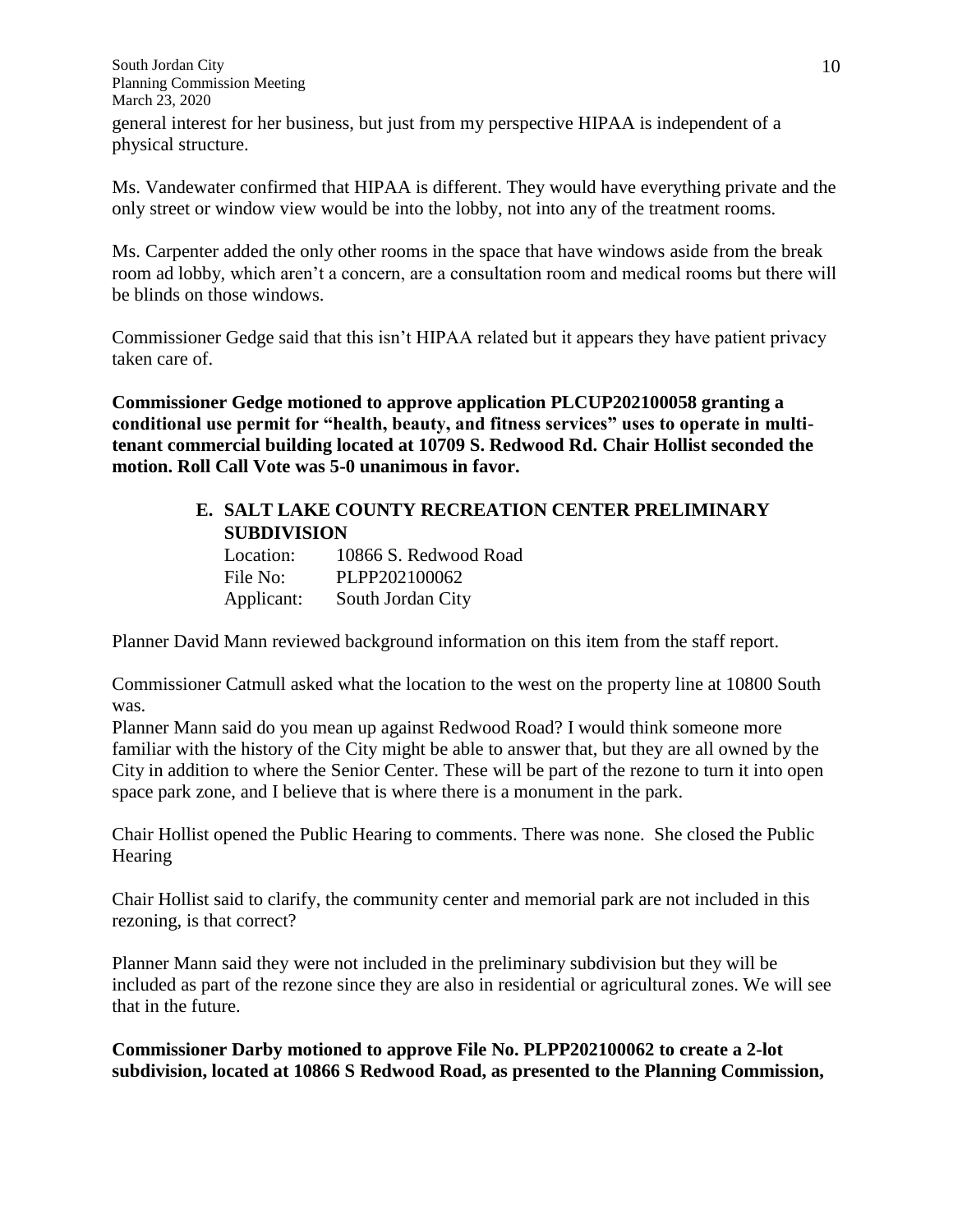**with the provision that the property is rezoned to the Park Open Space (OS-P) Zone. Chair Hollist seconded the motion. Roll Call Vote was 5-0 unanimous in favor.**

### **IX. LEGISLATIVE PUBLIC HEARINGS –**

# **A. TEXT AMENDMENT- AMENDING CHAPTER 17.40.020 OF THE SOUTH JORDAN CITY MUNICIPAL CODE REGULATING THE ACCESSORY BUILDING SIDE YARD SETBACK** Ordinance No. 2021-03-Z

File No: PLZTA202100056 Applicant: Farrell Bouck

Planner Greg Schindler reviewed background information on this item from the staff report.

Commissioner Catmull said have we seen similar requests like this across the City regarding setbacks within the last year? What kinds of inquiries have we received that might impact this positively or negatively?

Planner Schindler said I haven't had anybody request a text amendment to change the setbacks. There have been submissions for an application for a structure that doesn't meet the setbacks, and in the review they let them know that the setbacks have to be met. The applicant usually changes their site plan and moves the building accordingly, or they have to reduce the size and do so to make it fit.

Chair Hollist said the staff report indicated that staff has recommended a different placement that would meet the setbacks, can you comment on that.

Planner Schindler said it currently shows 12.5 feet between the building and the house, and if the building was moved closer to the house by 5 feet, it still would have the required distance between the structures and would still meet the 10 foot setback.

Chair Hollist said that would meet both the side yard setback requirement as well as setback required, based on height, but the setback changes as it gets taller above a certain point.

Planner Schindler said when it is rear yard, and side yard, the rear yard it is increased by a foot for every foot over 16 feet, so in this case it is strictly a 10 foot setback.

Chair Hollist said is the setback on a rear yard different than a side yard?

Planner Schindler said that is correct and noted that the setback for an accessory structure in a rear year behind the house is 3 feet plus one foot for each foot over 16 feet high, but in this case none of this building is in a rear yard, it is all side yard.

Commissioner Gedge said to confirm there is no other way for the applicant to obtain this variance other than through a text amendment.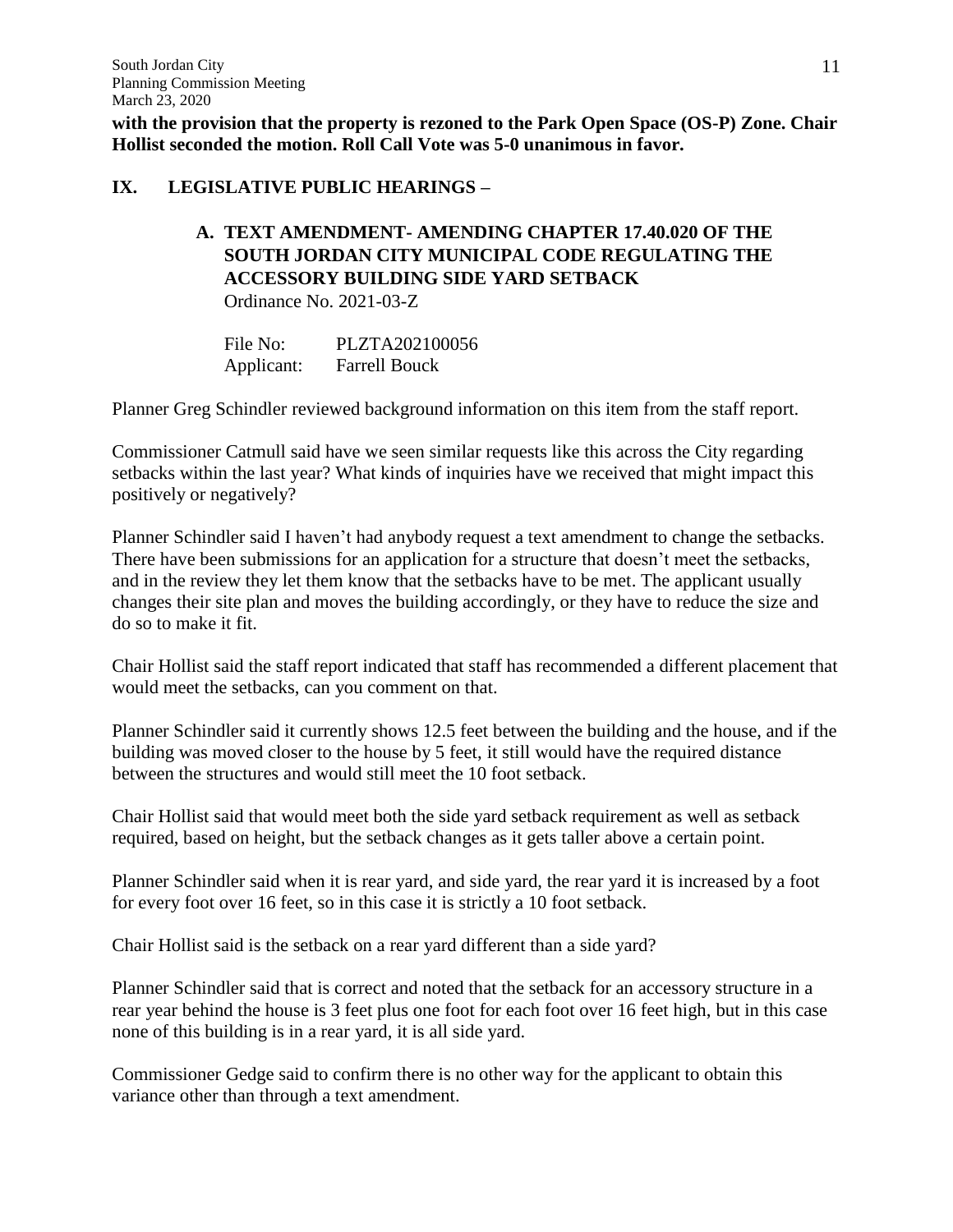Planner Schindler responded that he could apply for a variance to the Hearing Officer, however the first thing they would point out is that he can move the building towards the house and meet the setback, so it is a hardship that he is creating, not one that exists because of the property.

Commissioner Gedge said do any other municipalities in our area have similar language in their City Code that we are considering this evening.

Planner Schindler noted their setbacks may be less than ours to start with, but they don't have any of the language about how it can only be waived with the approval of neighbors and so forth. I am not sure what the side yard setback is in other cities, but I think that it is much less in West Jordan, but I don't know for sure. I know that for an accessory structure in West Jordan it is only 1 foot (like a shed) but, I don't know what it is for a taller building.

**Farrell Bouck, (Applicant) – (Attachment A)** said I have some new language that I wanted to share. I tried to upload on Thursday but the commission didn't get it in time. He proceeded to read the new language on the attachment.

Chair Hollist stopped the applicant and addressed the Commission, stating that she knows they need to publicly notice this meeting so she presumes the only amendment they could possibly vote on is the one that was in their packet and published within the timeframe.

Planner Schindler said that is correct. If the Commission wishes to consider his changes here, they can table their decision and re-advertise it to another meeting.

Chair Hollist reaffirmed they cannot vote on the amendment with the new language, they can only vote on the amendment that was submitted and publicly noticed.

Mr. Bouck said he wanted to add something more to that.

Chair Hollist allowed him to proceed.

Mr. Bouck said if the building is put where I need it, I will have plenty of access and there is still plenty of room for emergency vehicles to get between my house and the building. I was told that I could put it anywhere on the side yard. I will show you a few options, but they look aesthetically wrong, it doesn't look right. I think it looks more presentable to the neighborhood where I would like it. If the Commission were to take the old text and vote on it, the cul-de-sacs really isn't defined well in code. I am asking to consider the verbiage I brought tonight, as I don't know what is involved in presenting another one, but I would hate to do it again because it is expensive.

Chair Hollist reiterated that if this is the amendment that he wants considered they can table this and re-notice it, and then see him again in 2 weeks and that will not require another application fee.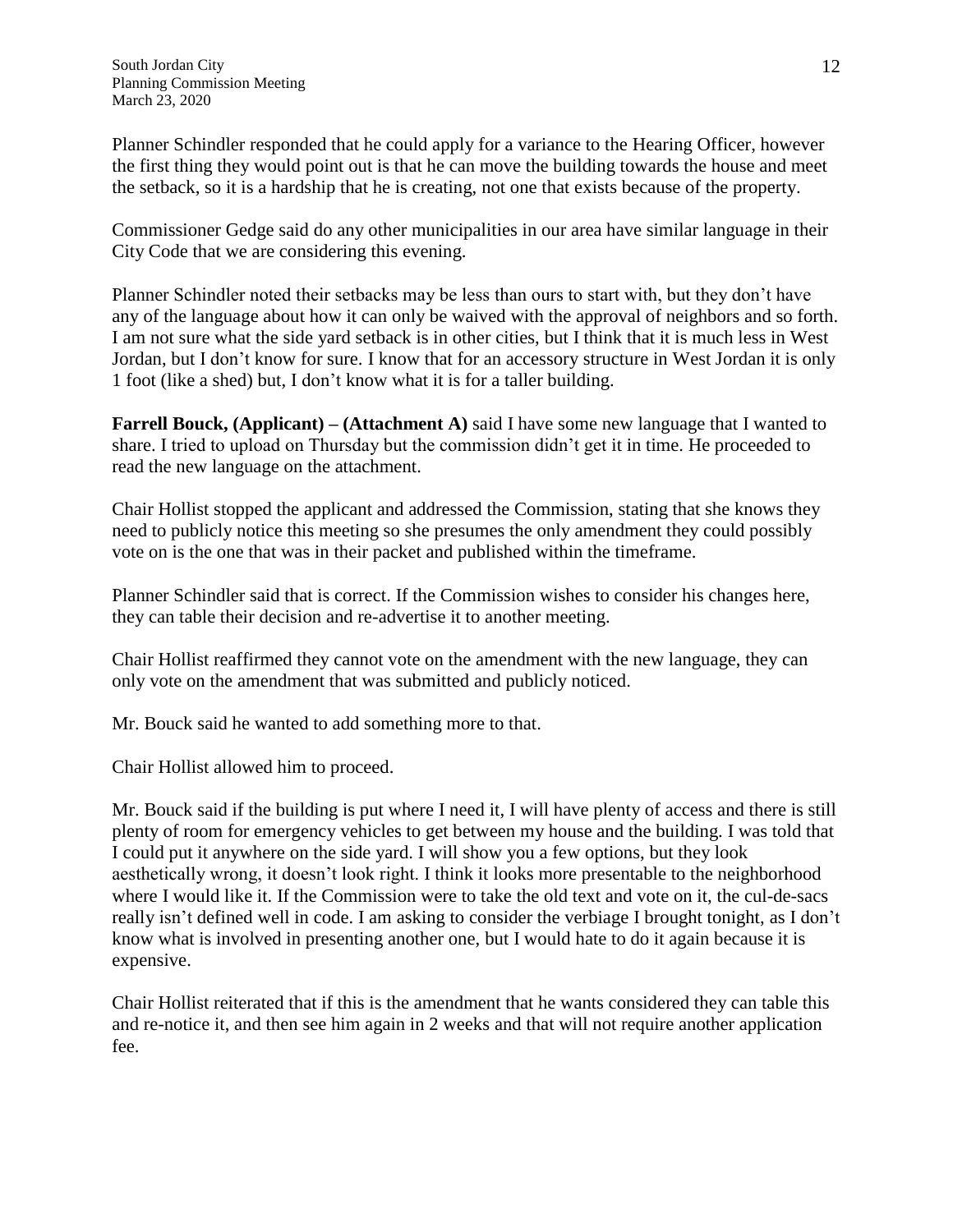Planner Schindler said there would be no additional fee. His neighbors do not get a notice and the newspaper announcement is the main requirement. It does not state the entire language, it just talks about what section is being proposed for amendment.

Mr. Bouck said all of my neighbors agree with me and I have letters from them to show this. I want the commissioners to understand what part of his yard is backyard, and what is considered the side yard.

Commissioner Gedge said I am wondering if we should discuss whether we should or should not table this for the next meeting. If we were to make their recommendation on the previous language, would the City Council have the ability to make tweaks to what was presented to them at their level, rather than having to table this and re-notice this item. Could we just move forward and then when the applicant presents to the City Council, would they be able to consider this proposed newer language at that point?

Planner Schindler I am not sure if this has been noticed for the City Council yet.

Mr. Bouck said I was told by Brad Sanderson that this would happen, that they would talk it over and play with the language a little bit. I am open to suggestions, but time is his enemy right now because I have a building coming and spring is here, so I would like to get the permit. I don't know how long it will be until the next meeting, but everyone wants to get their work done.

Chair Hollist said should we proceed and get all of our questions answered, or should we have a Public Hearing and make a motion on the text we have in our packets?

Commissioner Gedge said it is my preference to proceed as described.

Mr. Simonsen said what would happen if you made a motion tonight and it's not good.

Chair Hollist said we do not have the authority to have the final word on this, we just make a recommendation on legislative issues to the City Council. The applicant would still go see City Council in two weeks and they will read what has been discussed tonight and they will see what the vote is, but they are by no means bound to that.

Mr. Bouck said why can't you consider the language that I presented tonight?

Mr. Simonsen said the reason they can't consider the new language tonight is because he may have told all his neighbors and they may all be informed, but they have to comply with the law, and the law is that they have to inform people about what is going on before the Planning Commission and that includes the language of the text amendment. A text amendment is a very serious matter, it will affect every single person potentially in the entire city, so there must be proper notice that there is going to be a change in the text. The second thing he wanted to bring up for the commission is that there are two elements to this. One is a policy choice that they have to make, whether changing from 10 feet to 5 feet is a good policy and he has no comment on that, that is their domain. The second part is the language that they are going to be putting in the code; if they were going to change or recommend to change from 10 feet to 5 feet, is the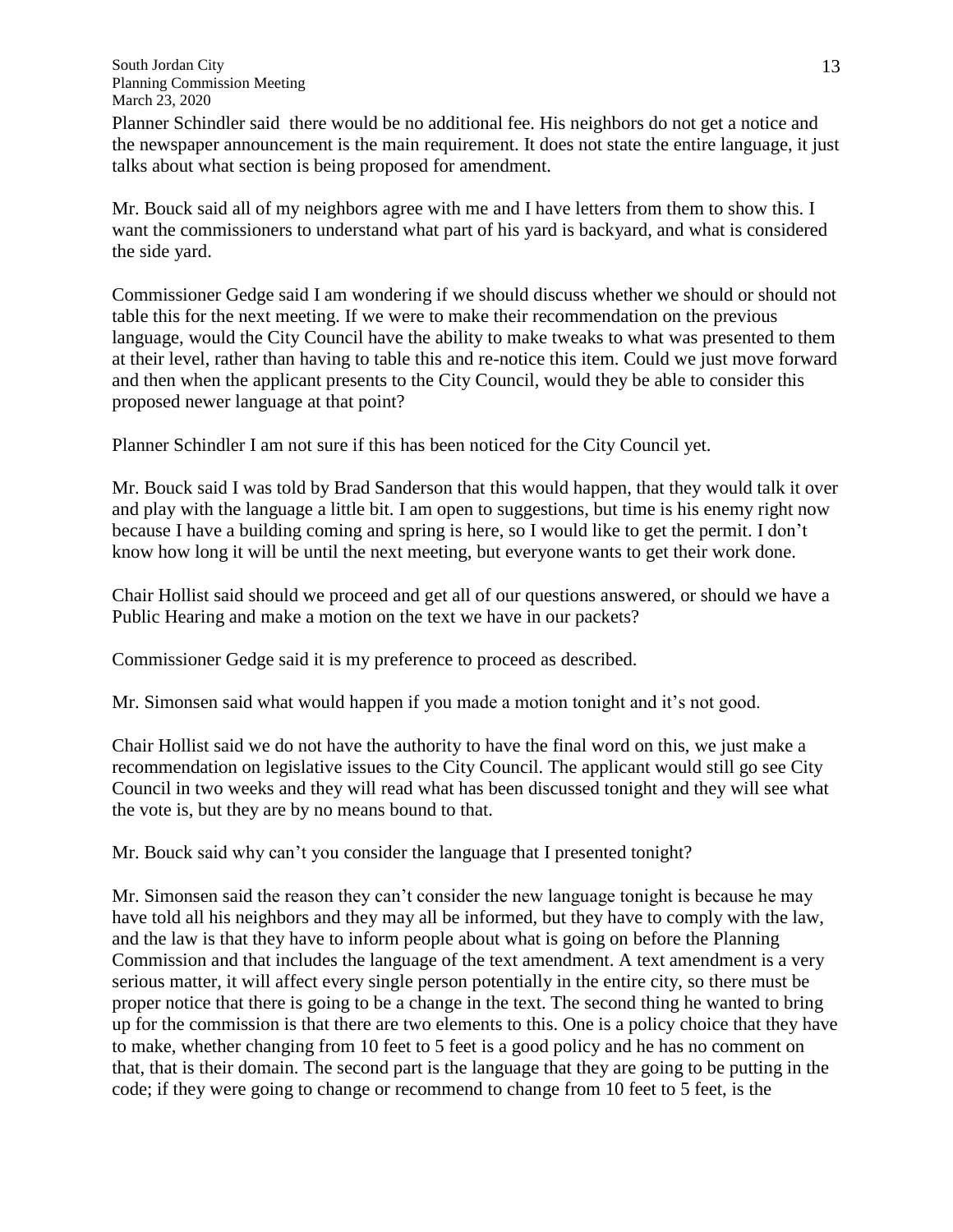language sufficiently clear so that it can govern our city. He drafted the ordinance to approve this, but it was with great concern that he signed the document saying approve to form because in his mind the language that is proposed here is very confusing and he thinks they might have to approve every single application in the future if this language were adopted. If the commission and City Council ultimately were inclined to make a policy decision to change from 10 feet to 5 feet, then those in the Legal Department would love to have the opportunity to work with the applicant to try and get language that he is happy to propose, but that would also be sufficiently clear going forward in governing the city.

Chair Hollist said Mr. Simonsen is your concern with the original amendment in the packet and the stipulation that as long as a neighbor signs and gives written approval, or is it both amendments in general that you would like to see re-drafted with a legal expert weighing in.

Mr. Simonsen said it is both.

Chair Hollist asked Mr. Bouck if that response answered his question as to why tonight they have to consider his original amendment.

Mr. Bouck said I understand, I don't know the law, I just hope that this is able to continue. I understands the language might not be perfect, but as long as they can work together to make it right I am all for that.

Planner Schindler said if the council approved the suggestion to change from 10 feet to 5 feet, I would be concerned that we don't describe property lines as a right-of-way, because a right of way is public-street, and those kinds of things don't mix well with the way the code is written. The Legal and Planning Staff would have to work with this and try to make it so it is understandable and has the same language, words, and definitions that are already in the code. There are other things in here that would need to be changed as well. I agree with Mr. Simonsen, that the main thing is the policy, because if as a commission you feel it is okay to have a 5 foot setback for buildings in side yard, accessory structures have no reason to be that close to the property line. I think the city should change the policy.

Mr. Bouck said when a normal lot is arranged for someone backyard it is considered a backyard, I get a different setback, and can only place my building 3 feet from the fence, how is that fair to me? He showed pictures of different types of lots and showed how different parts were considered back versus side yard, and pointed out that all of them get the backyard offset, where he is stuck with side yard. I feel that is not really fair as far as a cul-de-sac goes since his neighbor on that same spot is considered backyard, but my yard is considered side yard. Why should the neighbor's be different than mine. I am making the argument for cul-de-sacs and why I am trying to make this code change, my side yard is 77% of my backyard, a lot of side yard, most cul-de-sacs do not have this much side yard.

Chair Hollist asked if there was a reason he couldn't locate this building in his backyard, the portion that is backyard. I understands his reluctance to not move it closer to his home, but would that be a possibility that he could live with?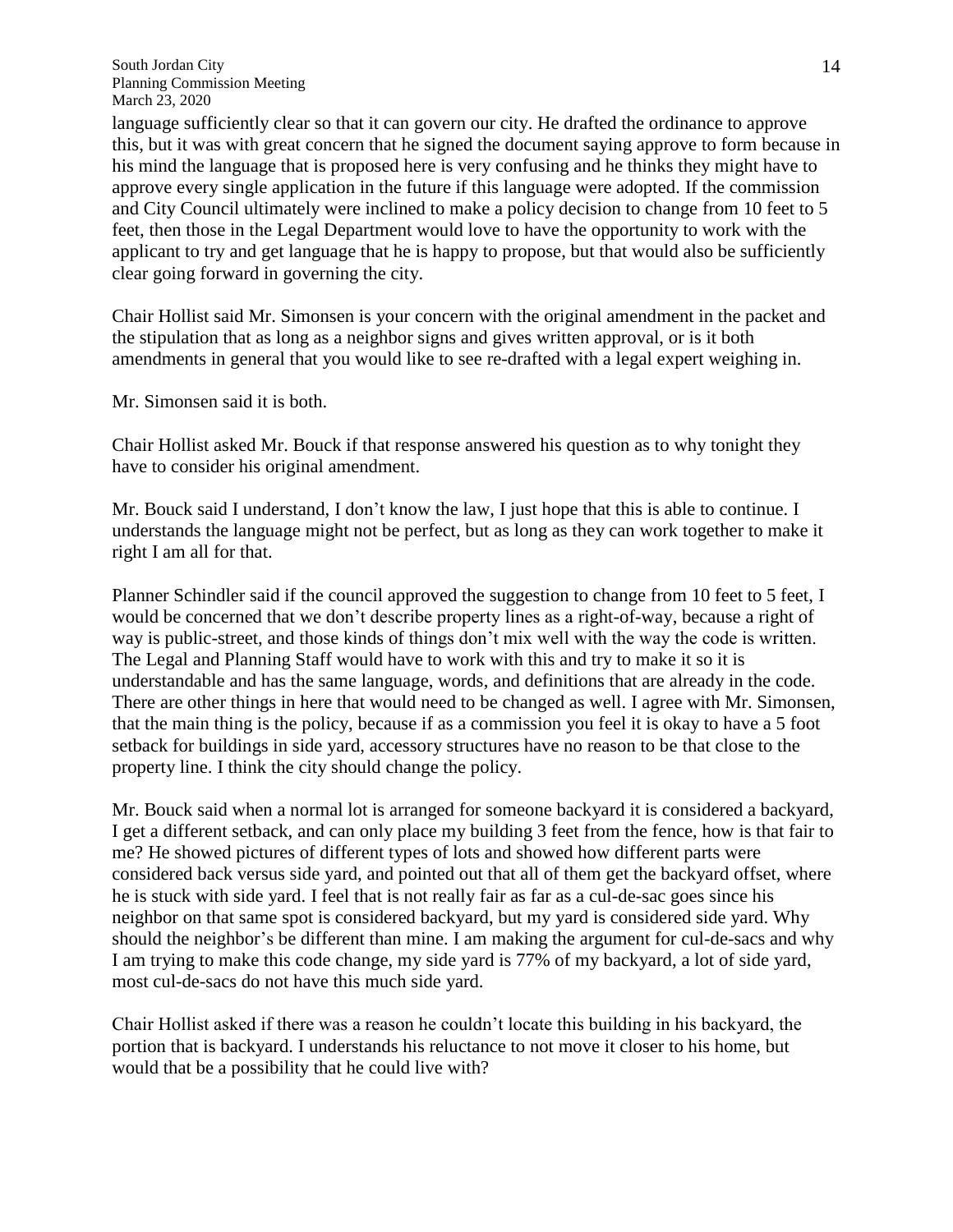Mr. Bouck said honestly I don' want to, it is aesthetically wrong. I would like to be able to at least get a vehicle back there and walk through. I tried to position this many different ways and it just doesn't work. Even if I move it closer to the house it doesn't seem right to have all that room by a waste of property when it is so close to my house.

Chair Hollist asked if he would be able to rotate it 90 degrees so that the shorter side is in the side yard.

Mr. Simonsen said his backyard runs across parallel to the back of his house, so his lot is mostly side yard on that side as he has pointed out.

Chair Hollist asked the applicant to give them more info about the building, what it is, what it is made out of, what it looks like.

Mr. Bouck said it is a metal building and several neighbors have put metal buildings up. It is going to be a hobby garage for me. As shown in the lot pictures, my garage is on the side and he has to enter in this way. It seemed to me like this house wasn't designed properly because I have to go to the side to get into my garage and if I make the building anywhere near there it is going to cause problems. This current placement is perfect because it still gives me access to my garage entrance.

Commissioner Catmull said how wide is the building?

Mr. Bouck responded it is a 30x50 foot building.

Commissioner Catmull said it pre-fabricated?

Mr. Bouck said yes, it is.

Chair Hollist asked Mr. Schindler if this falls under the 60% footprint of the house rule because this is in an R-1.8 zone, or if that only kicked in at R-2.5.

Planner Schindler said in the R-1.8 it can't exceed the footprint of the house.

Chair Hollist asked if he knew what the footprint of the house is, as she is looking at the drawings and it looks close, but if they include the garage it would be alright.

Planner Schindler itit does include the garage, but I don't know exactly what the exact footprint is.

**Mason Bouck (Riverton – applicant's son)** said the footprint is 1,890 sq. feet.

Chair Hollist asked to confirm that in an R-1.8 the accessory building can go up to the footprint of the home.

Planner Schinlder said I will continue to check on that.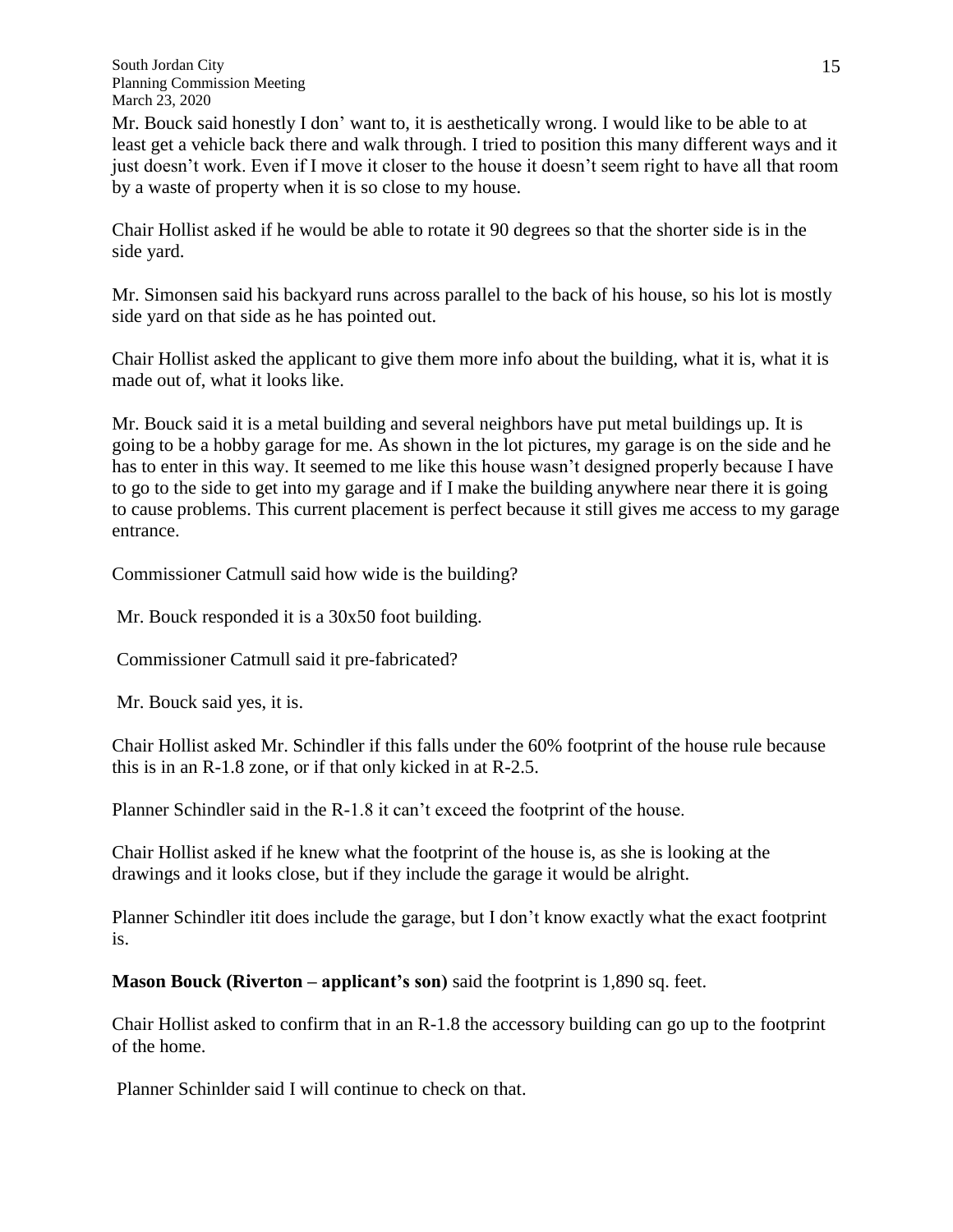Chair Hollist asked the commission if they'd like to proceed with having the Public Hearing and voting on the text amendment that they've been given so this can continue through the process.

Mason Bouck said I am Mr. Bouck's son and I have been helping my dad with this.

Chair Hollist said they would have a Public Hearing in a few minutes and you will be able to address them at that time.

Commissioner Gedge said his preference was to do the public hearing, not delay the process and let it go on to the City Council level. That way the ball keeps rolling and they don't have to delay the applicant anymore, at least they can get to the next step and then if they want to make changes to what is proposed they can do that as our elected officials.

Commissioner Catmull would be inclined to table it if the applicant wants them to reconsider the text that was presented tonight. Otherwise, he would agree with Commissioner Gedge's comments. He has concerns with the text change as well is to be able to have the time to do the analysis for impact and the legal review, and make sure that is done in accordance with the laws, procedures and processes that are outlined.

Commissioner Darby is inclined to agree with Commissioner Catmull's comments. He believes that if they are going to move forward, they should move forward with the verbiage that they have or table it if they want to change the verbiage.

Commissioner Morrissey didn't have anything else to add, he is in agreement with the comments given before.

Chair Hollist said it would be fair to say that the majority would support proceeding in the manner with which the applicant is most comfortable, and the commission agreed. She told Mr. Bouck that they will hear this out in its entirety this evening and then vote on the original text amendment that was submitted to them, then allowing him to make changes during the next few weeks before City Council sees it. The council will get their meeting minutes and see what was discussed and what they voted on and understand that there are potential changes to that. That will probably weigh into how they view their recommendation. However, if he is more comfortable, they are happy to table it so they can then bring it forward at their next meeting which is in 3 weeks and evaluate and debate the text amendment as he showed everyone this evening.

Mr. Bouck said based on what he's heard tonight he would rather table it and see if they can't work something out with the language. I want to be happy and he wants to make the commission happy as well.

Commissioner Gedge said they would hear it again in 3 weeks and then it would go to City Council after that, Ijust wanted to make sure Mr. Bouck was aware of the timeline.

Chair Hollist said it would be in 5 weeks because the next Planning Commission would be in 3 weeks and they wouldn't see it until April 24. If voted on tonight, they would get the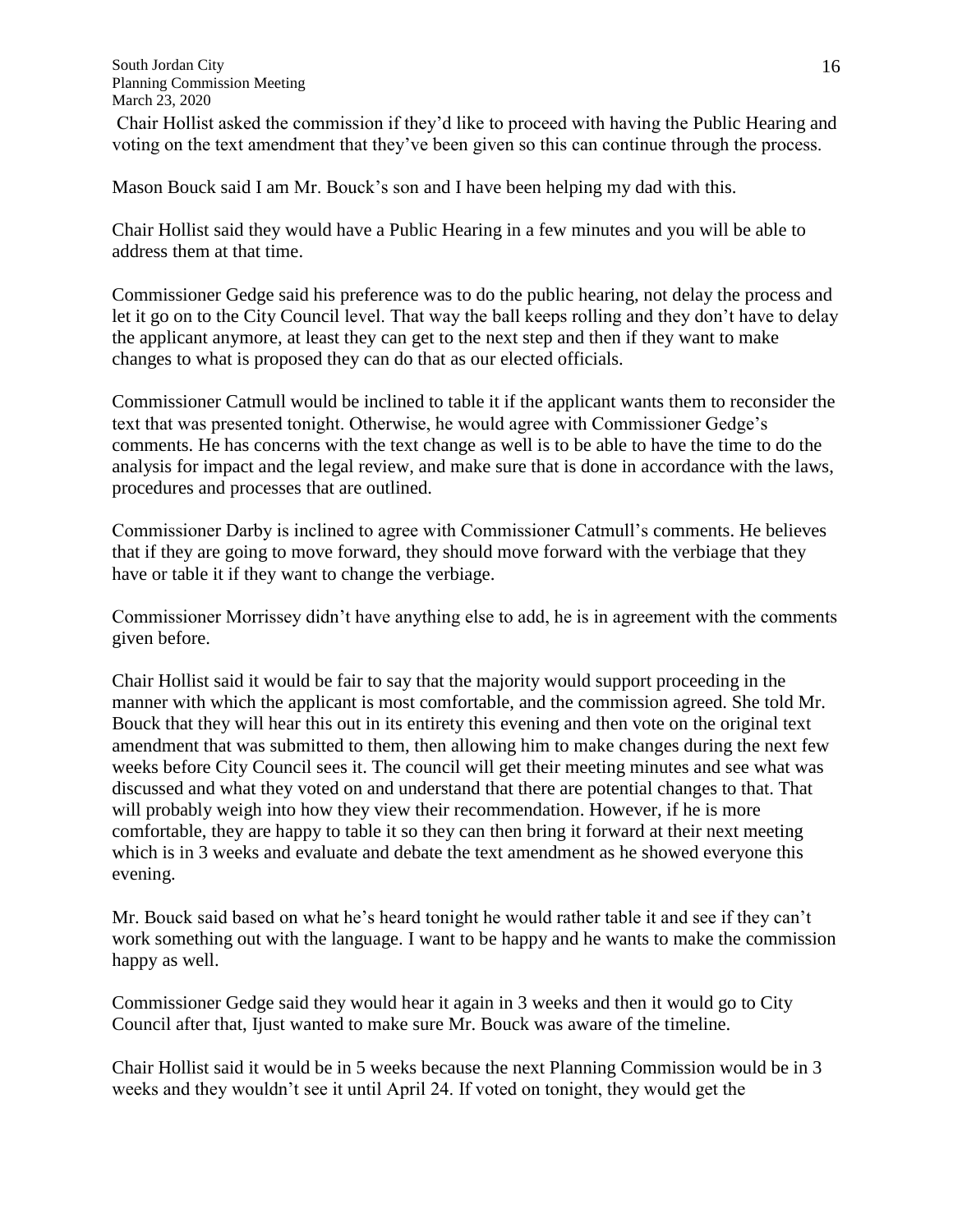recommendation but asked him to remember that the commission is not the final deciding board, City Council only sees their recommendation and they can do with that what they will. They are meeting again April 6<sup>th</sup>.

Mr. Bouck said if they voted no on this tonight, would it still go to City Council and would I be able to change my verbiage at the time if goes to the other body?

Chair Hollist recommended he work with staff so that whatever is submitted to City Council in 2 weeks is the verbiage he wants considered.

Planner Schindler asked Mr. Simonsen to help him with this, but he was going to say that what the commission makes the recommendation on is usually what the City Council is going to see. He doesn't know what the City Council's policy is on making changes on the fly during their meeting, and it may be possible that we can submit both versions. However, they have to know what the council originally approved or denied. The commission has to give them a recommendation of one of the two options, approval or denial.

Commissioner Gedge asked Mr. Schindler if they could deny what is in their packet, but command or direct staff to also work with the applicant to provide additional language prior to the presentation to City Council? He was wondering if that would be allowed under a motion.

Planner Schindler said I believed so, if you were to recommend denial of the original proposal and then have staff work with him to incorporate his new language and present that to the City Council that probably would be fine. I am not aware if there is a date set yet for this to be presented to City Council.

Chair Hollist I thought it would be presented at the next City Council meeting, but noted that they couldn't guarantee when it would be put before them.

Planner Schindler said he would continue to look and see if it was on the schedule in the near future.

Commissioner Gedge suggested they open the public hearing tonight and then if they table it, when they reconsider it with the new information, they can just reopen the public hearing because it will be re-noticed at the next meeting that's available.

Mr. Simonsen suggested that if the commission is not inclined to change it from 10 feet to 5 feet, no matter how perfect the verbiage is, then we are just wasting the applicant and everyone else's time by not just making a negative recommendation and going forward.

Commissioner Catmull asked if we know how many street types fall under cul-de-sac. Chair Hollist said she spoke with Brad Sanderson today to understand better this issue and he indicated that cul-de-sacs are not extremely unique (there are lots of them) but she opened that to staff in case they had other information on cul-de-sacs and street types.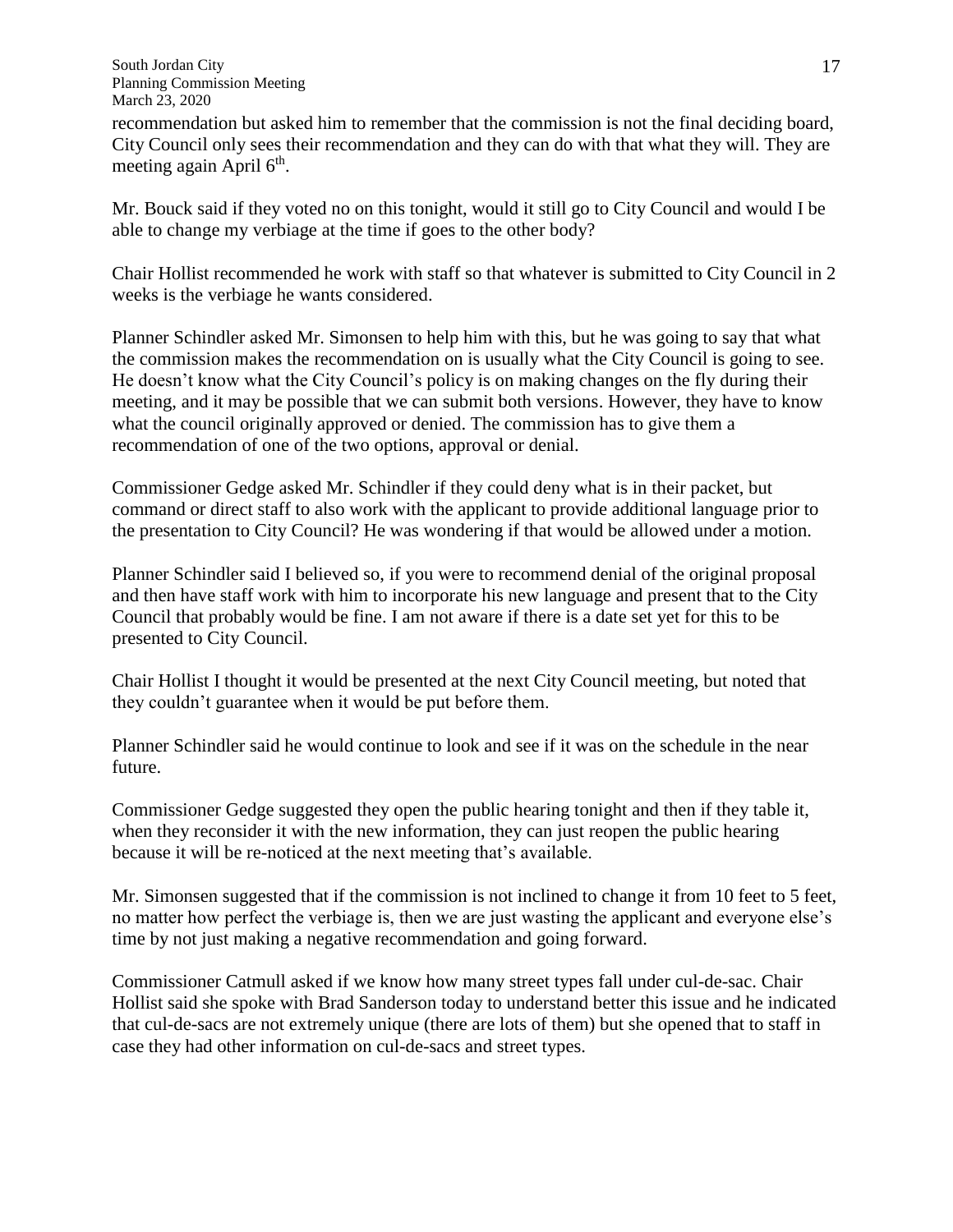Planner Schindler agreed there are many cul-se-sacs, the city is full of them, and they are labeled as a street type such as as circles, coves; they are all labeled differently, but a knuckle on a curved road is not considered a cul-de-sac. That is considered a knuckle and it is on a bend in the street. In this case, it is a cul-de-sec being labeled like circle or cove.

Chair Hollist opened this to public comment.

Mr. Bouck said I have been helping my dad with the project for some time and the one thing I wanted to advocate on his behalf was to be able to recognize there is an issue. As Mr. Simonsen said, we really need to decide if there is a language that could work that could fit the situation. It is a bit unique as he has a lot of side yard and some of that we tried to make the language help to narrow the approval gap to make it a little bit less open for everyone, like having a side yard that is more than ¾ of your backyard. He has a large side yard and his property is situated in such a way that it is unique. What I would like to do, and my dad is the same, is to have some resolution as to whether this can work out, or it can't. If they can find the language, they are willing to work at it and find the language. If it is such a unique condition that maybe just this property could be allowed to do that they would like that too, but in the end he wants his shop to be able to retire and do the things he wants to do. My dad has worked hard all his life, I knows because he took care of me and gave me a great life. I am advocating for him to have this and he recognizes this is a big deal, a change of code. He asked his dad if there was any other way to get this done and the answer he got was that there really wasn't, as there isn't a variance or special permission or circumstance, nothing other than just revising the language so they've done it and tried. If the language isn't quite there they are open to modifying that. I know Farrell is a good citizen, he wants to abide by the laws of the city, and unfortunately it was a bit premature when purchasing this building. They had the site plan all laid out and were working with the city to see where they could set the stuff and they think there was some miscommunication on what property lines meant what and he thinks there was some confusion. Now obviously he has purchased this building and entered into a contract to buy this building, otherwise his suggestion was to make it smaller but he is in a situation where he can't do that right now. They know that's not a reason to amend a law, but he wants them to understand the situation and most importantly they'd like to leave here understanding whether or not there is a path to resolution. If not, then they move on. He doesn't believe going to City Council with a denial from the commission is the best thing for this. He doesn't know if they need to table it and take a bit more time to get things done, that is one thing, but to go to City Council with the risk of having a denial from the fine folks here is maybe a mistake.

GIS Coordinator City of South Jordan Matt Jarman said it has been some time since they did a count of the number of cul-de-sacs in the city, probably a year or two, but it would not be an exaggeration to say there are hundreds, well over 200 cul-de-sacs within South Jordan City.

Chair Hollist closed public comment.

Commissioner Gedge noted his concerns are making an ordinance change citywide for a single property. As Mr. Jarman just indicated there are 200+ cul-de-sacs in the city and that is a large number of homes that could potentially impact. Also, with both proposed changes, he doesn't like having the current owners basically voting and agreeing to it. What would that do to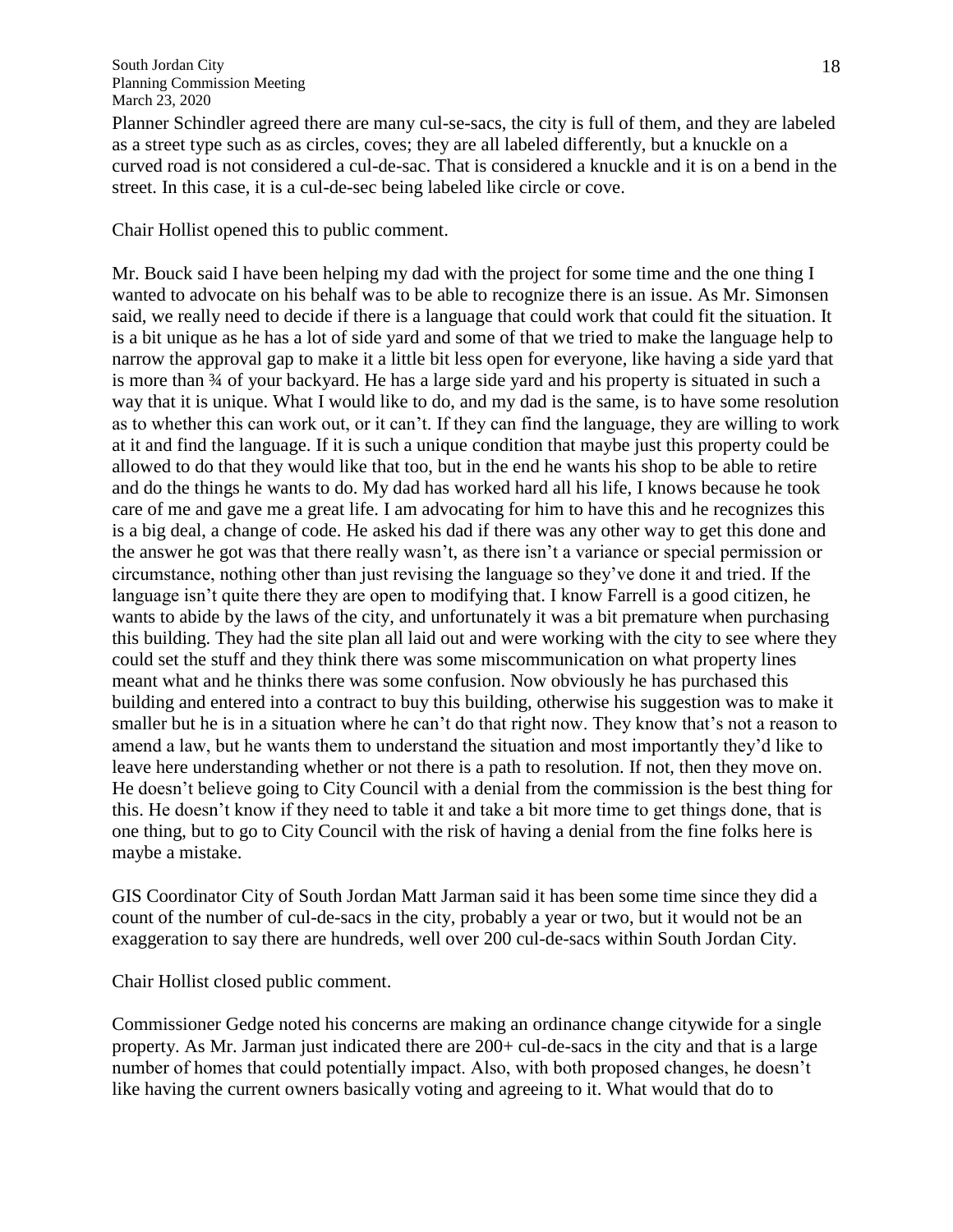subsequent property owners adjacent to that property that move in. His feeling is to move forward, not to table it, and also to move staff to continue to work with the applicant to see if there is another avenue, either through a variance or other language, but he doesn't like making a city ordinance change for a singular property that could impact hundreds, if not thousands of homes in the city.

Chair Hollist asked if anyone can comment on the emergency access clearances that are needed to get into properties?

Planner Schindler said technically, for a single-family residence, they wouldn't drive any vehicles into the side yard. For fire they would run a hose and walk it back. As long as they can get their truck to the front of the building that's all they ever do. He was able to find that this is scheduled for City Council on April 20<sup>th</sup> at their meeting.

Chair Hollist said the commission would have the opportunity to see this again before it went to City Council.

Commissioner Morrissey said I am still open to the idea of the applicant choosing whether to move forward or not. At the same time, I am not very open to changing the language that has been proposed in both the agenda and the documents before us, as well as what was proposed by the applicant tonight. It would be a negative vote for me right now based on what he has seen and heard, and I think Commissioner Gedge stated it perfectly and I second those thoughts.

Commissioner Darby said I feel the same way. I have anything to add to what has been said.

Commissioner Catmull said I have respect and empathy for the situation the applicant is in, and it's not a great position to be in. I there was a way to help but I am concerned like the other commissioners about making a change to the text like this to accommodate this specific need. I don't know if there is another way, it sounds like there isn't. The only thing that might persuade me to change from a negative recommendation now would be some sort of review around what other cities have done and how that may or may not help improve the language. For example, if there is an adjacent city with some characteristics and goals that South Jordan has in a similar zone that said the structure has to be 10 or 15 feet away from the main dwelling unit I would be open to reconsidering and seeing what others have wrestled with from other cities. Other than that I am very nervous about changing the text for one specific purpose. I would rather have something that works across a lot of owners and property, rather than one, so they keep their code relatively clean and easy to understand for developers and people who move in and out of the city.

Chair Hollist said I agree with a lot of what has been said by other commissioners. Our body tends to like to find solutions that can be evenly applied across the board. I recognize that these ordinances have history. They often ask the staff to give them the reason for ordinances to understand them better and there usually is a reason for them. In this case, I think it is so the community can expect what standards will be applied and expect that those will be consistent and remain consistent. I have concerns but understands why a side yard has different rules than a backyard line, but even on a backyard line I think his building would have to be at least 6 feet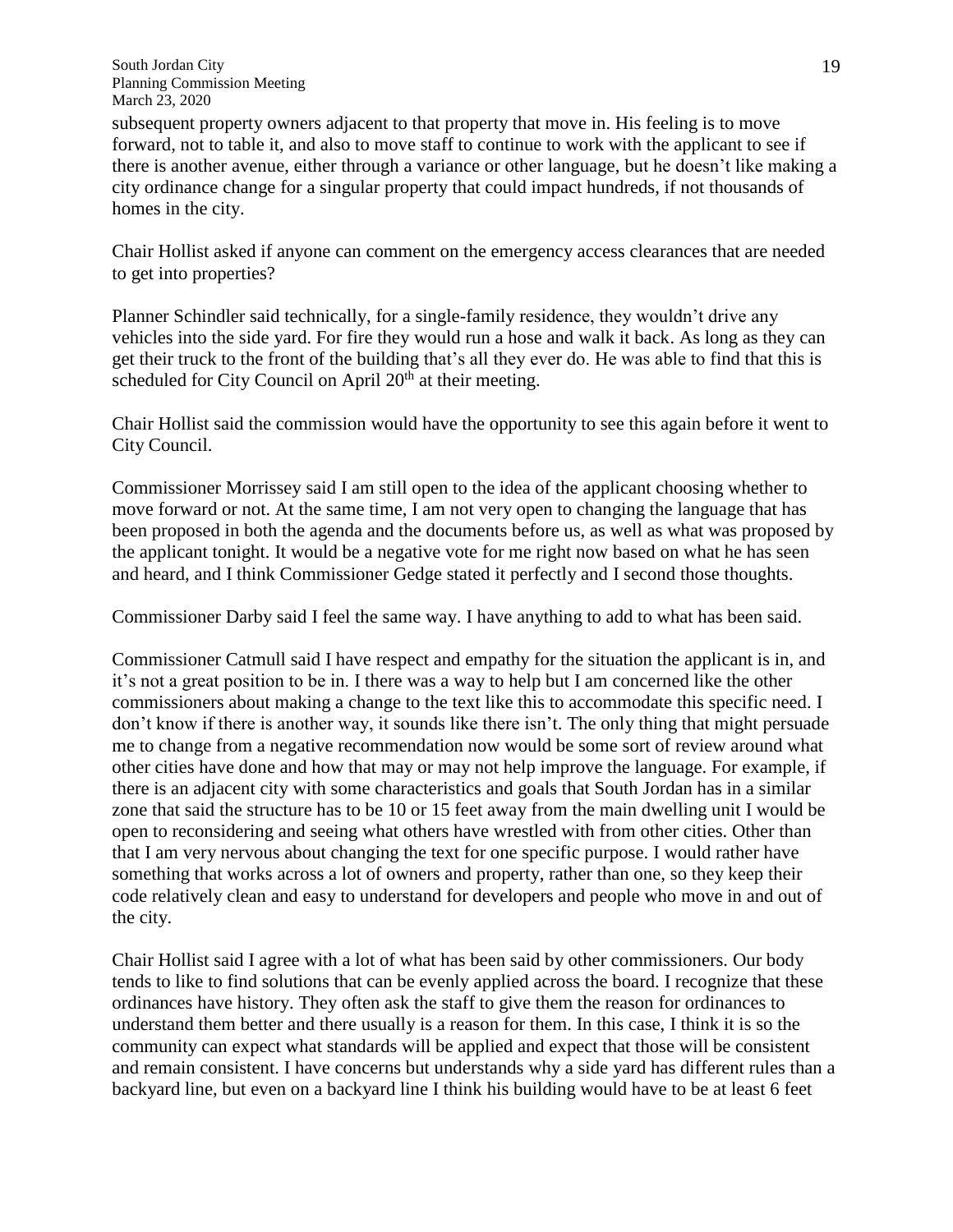away from that line. That said, City Council is a very different body than the commission, they are elected, they are often more responsive. In the time I have been on the Commission, they have overruled the commission on a flag lot amendment so, I don't know that even if this body doesn't side with the applicant that his case is lost. I would go to City Council with cleaned up language and make the case to them. I think they are more comfortable making exceptions than the commission is because they are a different body. The commission is appointed, they feel their jurisdiction is to enforce the city codes. I want to give Mr. Bouck a chance to share what he would like to do moving forward. It sounds like overall the commission is not in favor of a change even if the wording was changed, however they are open to tabling this and revisiting it in 3 weeks which would still be before the applicant is on the City Council's agenda. They are also happy to vote this evening and then have the applicant work with staff on what he would like to present to City Council.

Mr. Bouck said I don't entirely understand and I wants to clarify that the next body I meets is going to be different from the Commission, and even if it is denied tonight I will still be able to work with the language. I want to be friends and don't want to cause enemies, but I am in the position here and would like to find some kind of conclusion.

Chair Hollist said I understand, but we are appointed and not elected ad we don't have the same authority or power to make those decisions.

Mr. Bouck said I wonders if the best thing to do is vote on it tonight, or if there is any other way like a conditional use permit.

Planner Schindler said t the only other option he would have, as there is no conditional use allowed, is to either ask for a variance to the code or to propose a change to the code. A variance would include going before the hearing officer and there are five criteria that have to be present for that to be granted and the staff doesn't believe that is the best route since he doesn't have a specific hardship that is specific to the shape of his property and size. He noted that the applicant may think he has that, but the hearing officer will also look at it and say it's took big, if you build it smaller you can meet the setbacks, or if you moved it closer to the house you could meet the setbacks. There are ways the hardship can be mitigated as the homeowner, so he would probably deny you that variance. The other option is changing the code that would allow you to do it by code and the Planning Commission is appointed, the City Council are elected officials and they have the final say on this. The commission that you are before tonight has been tasked to provide a recommendation to the City Council on what they should do and the City Council isn't bound by their recommendation, they can follow it or make their own opinion and either approve or deny this. What the commission is asking the applicant to do tonight is decide whether you want them to table their decision and recommendation tonight and have it come back and discuss the new language at the next meeting, or just make their recommendation whether positive or negative, and let the City Council decide. In the meantime, you can work with staff, Brad Sanderson, and change the language a bit to accommodate the second proposal and also make it clearer that it matches the current code's language and the way it's written. They are asking the applicant to choose what he'd like to do, they are open to either option.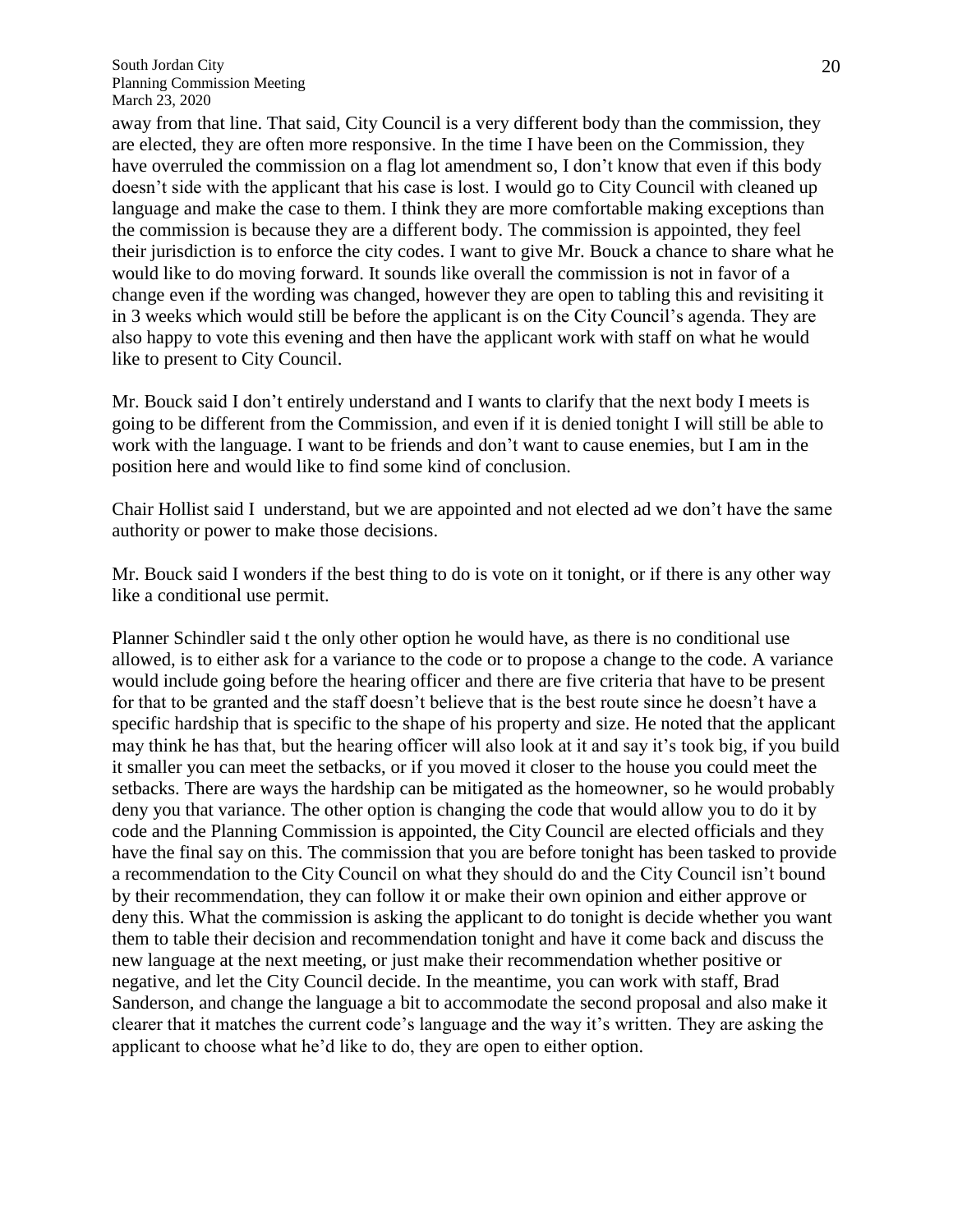South Jordan City Planning Commission Meeting March 23, 2020 Chair Hollist said the choice to table the decision will not affect this when he gets on City Council's agenda.

Planner Schindler said it would not, it would still come back to the Planning Commission on April  $13<sup>th</sup>$  and then go to City Council on April  $20<sup>th</sup>$ .

Commissioner Gedge asked Planner Schindler if a variance was denied, is there an appeals process that would go to the City Council?

Planner Schindler said if it is denied they can appeal to 3<sup>rd</sup> District Court.

Mr. Bouck said I think we should move forward. I think everyone's mind is made up here. As long as I am able to continue to work with Mr. Sanderson and continue to work with the staff on language that might work better.

Commissioner Catmull asked Planner Schindler if there was a different text amendment that only set the distance between the accessory dwelling and the main unit, if there was some sort of limit that prevented him from moving the building closer to the home, would that change the outcome of the variance hearing?

Planner Schindler said the distance is set by the building code, not the zoning code. He can move it closer to his main structure if he wanted to. He said he is not the one that makes the decision for the variance, but it wouldn't change his recommendation that the applicant has the opportunity to reduce the size of the building or place it in a different location. He knows it's not convenient to do that. He noticed that the applicant's next-door neighbor built an accessory building on the other side and put in a whole separate driveway to get back to it. There are other ways to do it, and then it would be in his backyard, but then the hearing officer may see it differently. By having some constraint that he couldn't move it closer would eliminate one of the things they are looking at, but it wouldn't eliminate all of them.

Commissioner Catmull said that just having one code issue preventing this wouldn't be strong enough for a variance based on this.

Mr. Simonsen added that Planner Schindler is right and if the applicant wants to go get his own counsel, he would understand that because they represent the city, but he has done 50 to 100 variance hearings at least during the course of his career and he thinks the applicant would have a 2% chance of getting it because you have to get all 5 criteria. If you just miss one you don't get your variance. He predicts that the hearing officer currently will say you could have ordered a smaller building or you could fit it in there, but it might not look exactly how you want it and you haven't met the criteria. He also believes that the application fee is around \$800 for a variance, so that's a lot. He does compliment the applicant in trying to do a text amendment, it's not an easy thing to do and he understands the position he is in. In terms of the variance, he does not think that is a viable avenue for him.

Chair Hollist said we have a great staff and I have no doubt they will do their best to find a solution for him, they really do want to represent their community and citizens.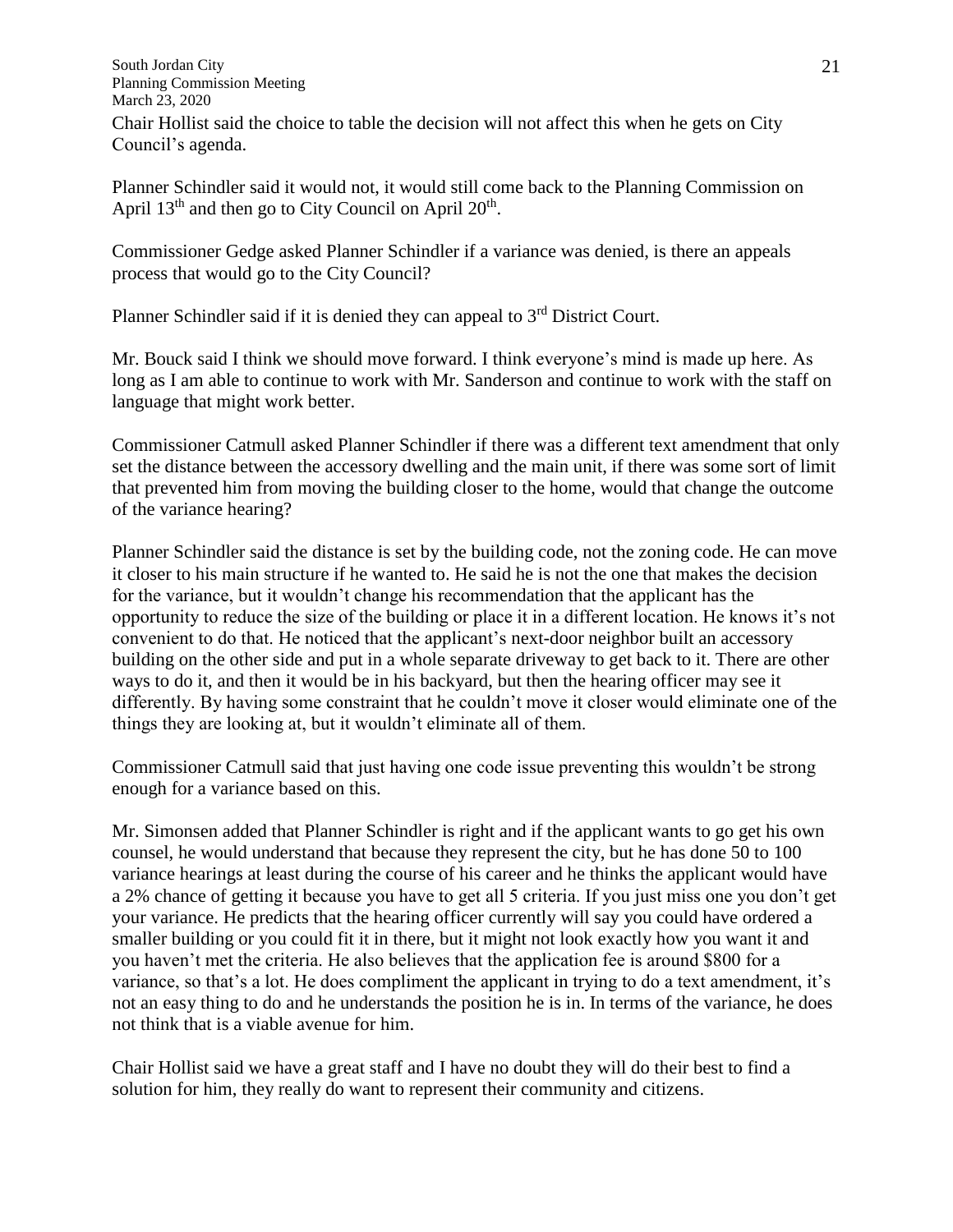**Commissioner Gedge motioned that the Planning Commission recommend to the City Council to reject Ordinance No. 2021-03-Z. Also directing staff to work with applicant for additional language to be presented to City Council prior to the City Council meeting. Commissioner Hollist seconded the motion. Roll Call Vote was 5-0 unanimous in favor.**

# **X. OTHER BUSINESS**

Chair Hollist said Commissioner Gedge contacted me about wanting to discuss with the council how to deal with getting accurate information about zoning in Daybreak and some of the issues they have had with Daybreak residents being unhappy with the kind of density and buildings that are going in near their homes. I have added a list to discuss with the Mayor the metrics that they need to meet as a city to resume meetings in person and if they will be able to continue to have some sort of a format that allows people to join virtually.

Jon Day said they have that ability now, they should have the software loaded Thursday and that is how they are going to do it with the City Council.

Chair Hollist said that pleased her greatly and she thinks this will enable more to participate moving forward, a very nice feature to have for the meetings.

Mr. Day said the discussion the council is going to have is if they are going to allow presenters to not be present, and that is something that the commission will need to consider on their side as well.

Commissioner Darby asked for the day and time of the City Council work meeting, if it will be via Zoom or in person.

Chair Hollist said it will be April  $6<sup>th</sup>$  at 4:30pm via Zoom.

Planner Schindler confirmed that is correct and that it is during their regular study session for their meeting that night.

Commissioner Gedge said in preparation is there are any items that we need to be prepared to research on our own.

Chair Hollist said I attended City Council last week and told the Mayor that I would touch base with her at the end of the week, so if I learn of anything else I will let everyone know.

\*There was a pause in the recording and a short bit of audio was lost – during this time it was noted that Mr. Schindler told the commission that there wasn't anything specific he was aware of that City Council needed.\*

# **ADJOURNMENT**